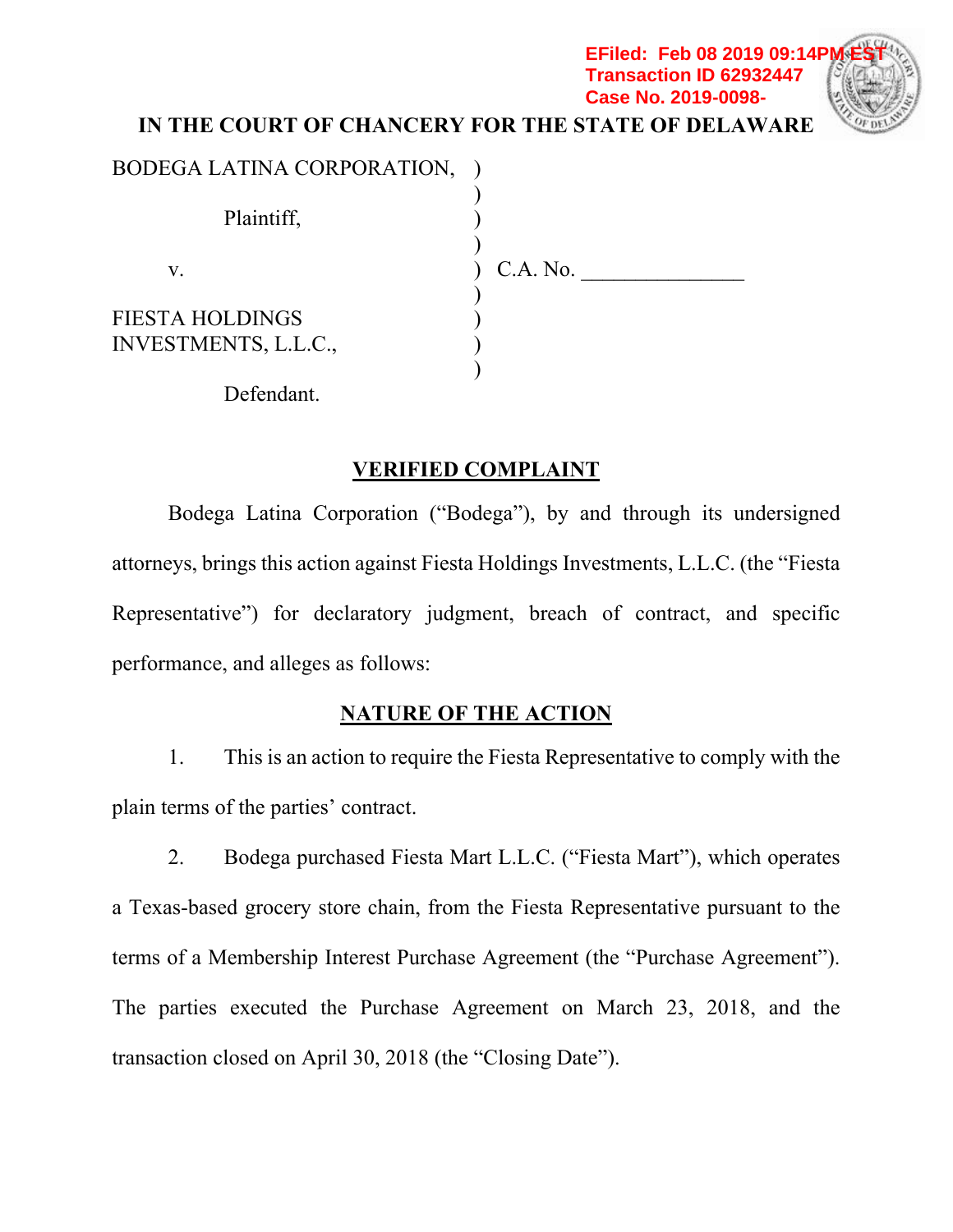3. The Purchase Agreement provided that Bodega would pay the Fiesta Representative \$265 million (the "Cash Consideration"), subject to adjustment based on changes to Fiesta Mart's financial condition between the date the parties executed the Purchase Agreement and the Closing Date (the "Adjustment Amount"). The parties agreed to consider fifteen different asset and liability items in calculating the Adjustment Amount. The parties also agreed to use Fiesta Mart's past accounting practices to calculate the Adjustment Amount, so long as those past practices were consistent with Generally Accepted Accounting Principles ("GAAP").

4. Under Section 2.3 of the Purchase Agreement, the Fiesta Representative was to submit an estimated Adjustment Amount to Bodega (the "Estimated Adjustment Amount") by April 25, 2018. On the Closing Date, Bodega was to pay the Fiesta Representative the \$265 million Cash Consideration plus or minus the Fiesta Representative's Estimated Adjustment Amount. By June 29, 2018, Bodega was to submit its proposed Adjustment Amount to the Fiesta Representative (the "Proposed Adjustment Amount"). By July 29, 2018, the Fiesta Representative was to notify Bodega in a formal written dispute notice (the "Dispute Notice") whether it agreed with Bodega's Proposed Adjustment Amount (and the fifteen different asset and liability accounting items that comprise the Adjustment Amount). If the Fiesta Representative did not agree with Bodega's Proposed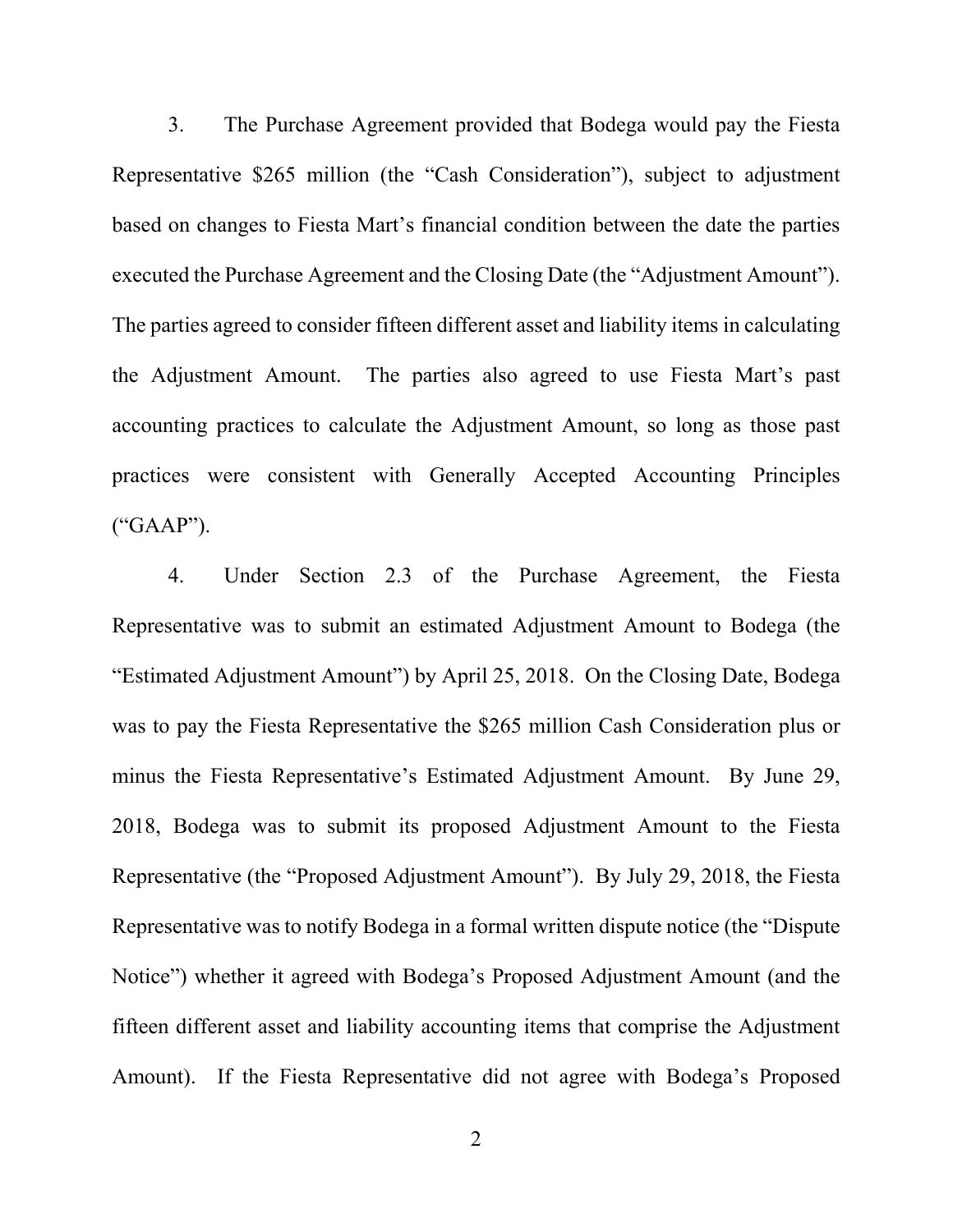Adjustment Amount, the Fiesta Representative was required to identify in the Dispute Notice (i) which of the specific asset and liability items comprising the Adjustment Amount with which the Fiesta Representative disagreed, and (ii) what it claimed the appropriate Adjustment Amount to be.

5. If the parties could not resolve their dispute over the appropriate Adjustment Amount within thirty days after the Fiesta Representative provided its Dispute Notice, the Purchase Agreement provides that the parties must promptly submit the dispute to an independent accounting firm:

> If the Fiesta Representative and [Bodega] do not agree upon a final resolution with respect to any disputed items set forth in the Dispute Notice within such 30-day period, then the remaining items in dispute shall be submitted promptly by [Bodega] and the Fiesta Representative to an independent accounting firm of national reputation mutually acceptable to [Bodega] and the Fiesta Representative (the 'Accounting Firm') for final determination.

Ex. A,  $\S$  2.3(c)(iii).

6. The Purchase Agreement specifically requires the accounting firm to select either Bodega's Proposed Adjustment Amount, or the Fiesta Representative's proposed Adjustment Amount reflected in its Dispute Notice, whichever amount the accounting firm determines to be more accurate. The express language of the Purchase Agreement states:

the Accounting Firm may select *only* the Adjustment Amount proposed by [Bodega's] Proposed Closing Date Calculations [Bodega's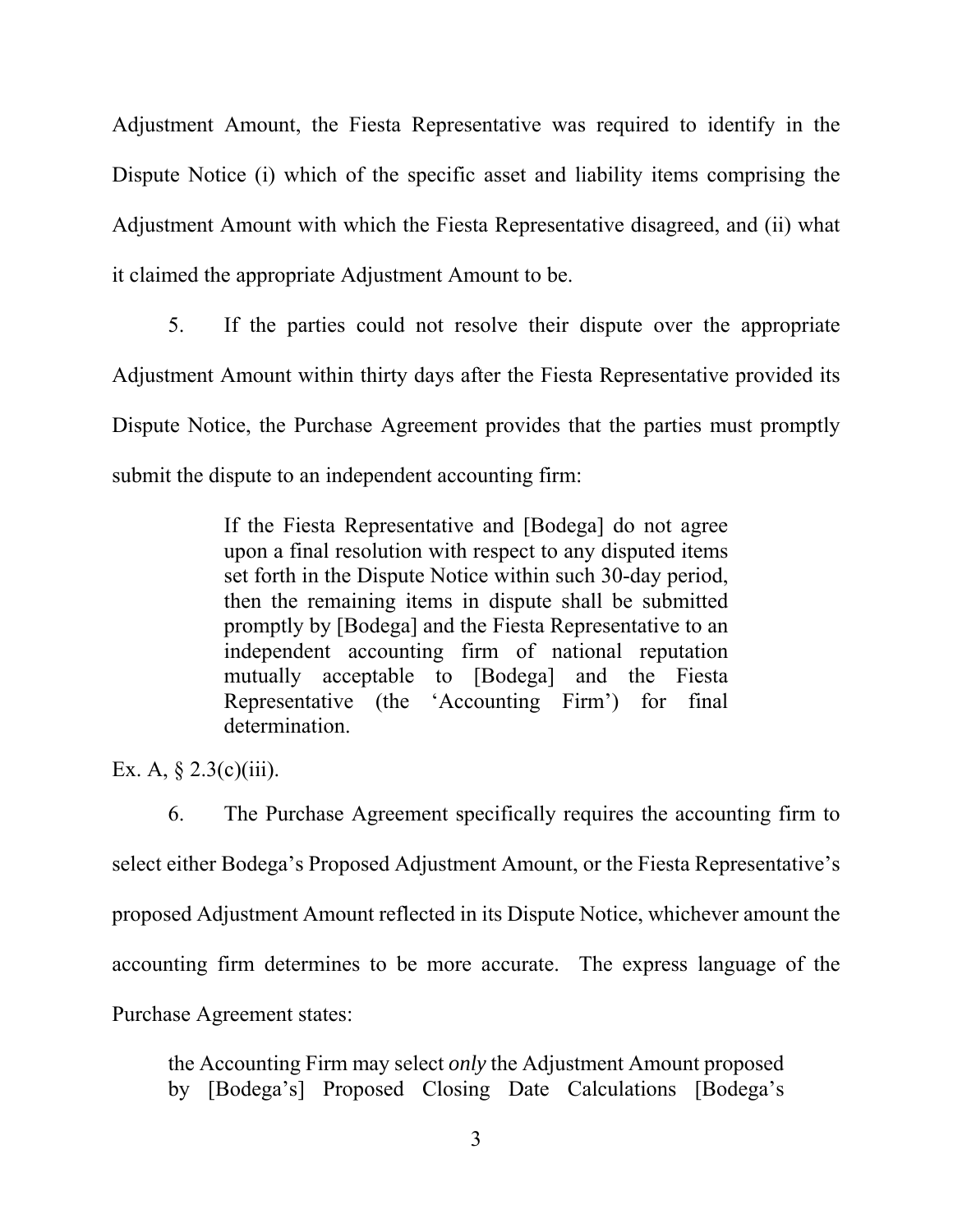Proposed Adjustment Amount] *or* the Adjustment Amount proposed by the Fiesta Representative in the Dispute Notice . . . . .

*Id.* (emphasis added).

7. The Purchase Agreement does not allow the accounting firm to reach a compromise resolution, or to select any Adjustment Amount other than either Bodega's Proposed Adjustment Amount or the proposed Adjustment Amount reflected in the Fiesta Representative's Dispute Notice.

8. This type of dispute resolution procedure where the independent neutral (here, the Accounting Firm) may only select one party's proposed outcome, and cannot reach any compromise resolution, is commonly referred to as "final-offer arbitration" or "baseball arbitration."

9. There can be no dispute that the Purchase Agreement requires the Accounting Firm to employ "final-offer" arbitration. Courts and commentators alike have recognized that the purpose behind final-offer arbitration provisions is to encourage parties to present their best offers and resolve their disputes informally, by establishing a formal dispute resolution proceeding in which the arbitrator or accounting firm has to select the position of one party or the other, and has no flexibility to issue a compromise decision. As one court explained:

In final-offer arbitration, the parties are to understand that it is in their best interest to seriously and meaningfully negotiate in good faith and to narrow their differences to a point that reflects their best and final offers before the arbitrator selects one offer over the other[.]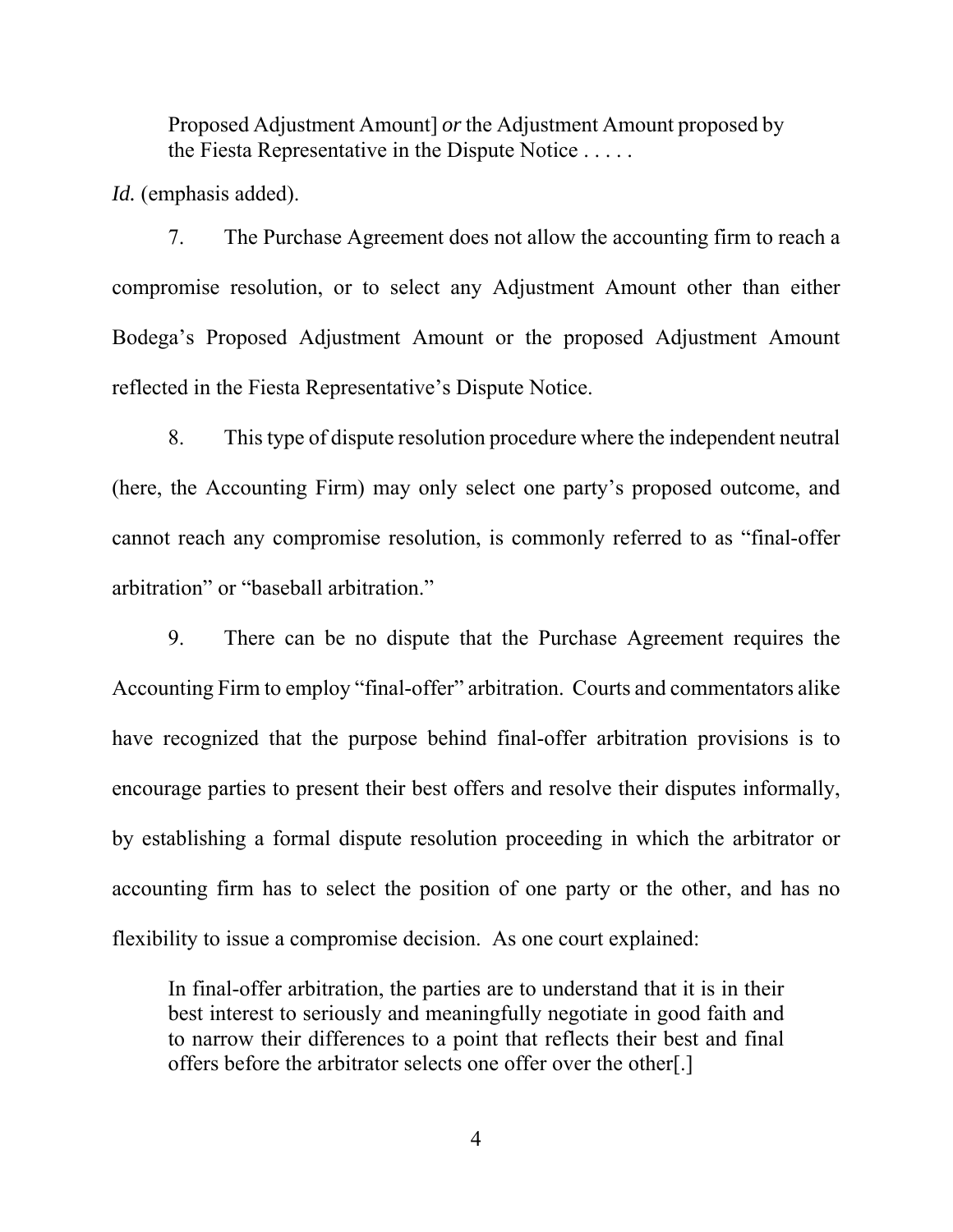*Nat'l Union of Hosp. Emps. v. Bd. of Regents*, 149 N.M. 107, 111 (N.M Ct. App. 2010); *see also* Drafting Dispute Resolution Clauses -- A Practical Guide, 1998 WL 1527133, at \*18 ("A key aspect of ["final-offer arbitration"] is that there is incentive for a party to submit a highly reasonable number, since this increases the likelihood that the arbitrator(s) will select that number. In some instances, the process of submitting the numbers moves the parties so close together that the dispute is settled without a hearing.").

10. Courts and commentators have further explained that in final-offer arbitration, parties are not allowed to subsequently change their final offers after the settlement period has expired and an arbitrator has been selected, because allowing changes to *final* offers defeats the very purpose of final-offer arbitration:

If a party is allowed to back-pedal from its position in a final offer instead of defending those positions before an arbitrator, the incentive for a party to develop the most reasonable position prior to arbitration is lost.

*La Crosse Prof'l Police Ass'n. v. City of La Crosse*, 212 Wis. 2d 90, 102 (Wis. Ct. App. 1997).

11. This action arises out of the Fiesta Representative's clear attempt to circumvent the Purchase Agreement's "final-offer" arbitration provisions and backpedal from its final-offer in its Dispute Notice. Now that the parties have reached an impasse, selected an independent accounting firm to resolve their dispute, and are set to proceed with a formal dispute resolution procedure, the Fiesta Representative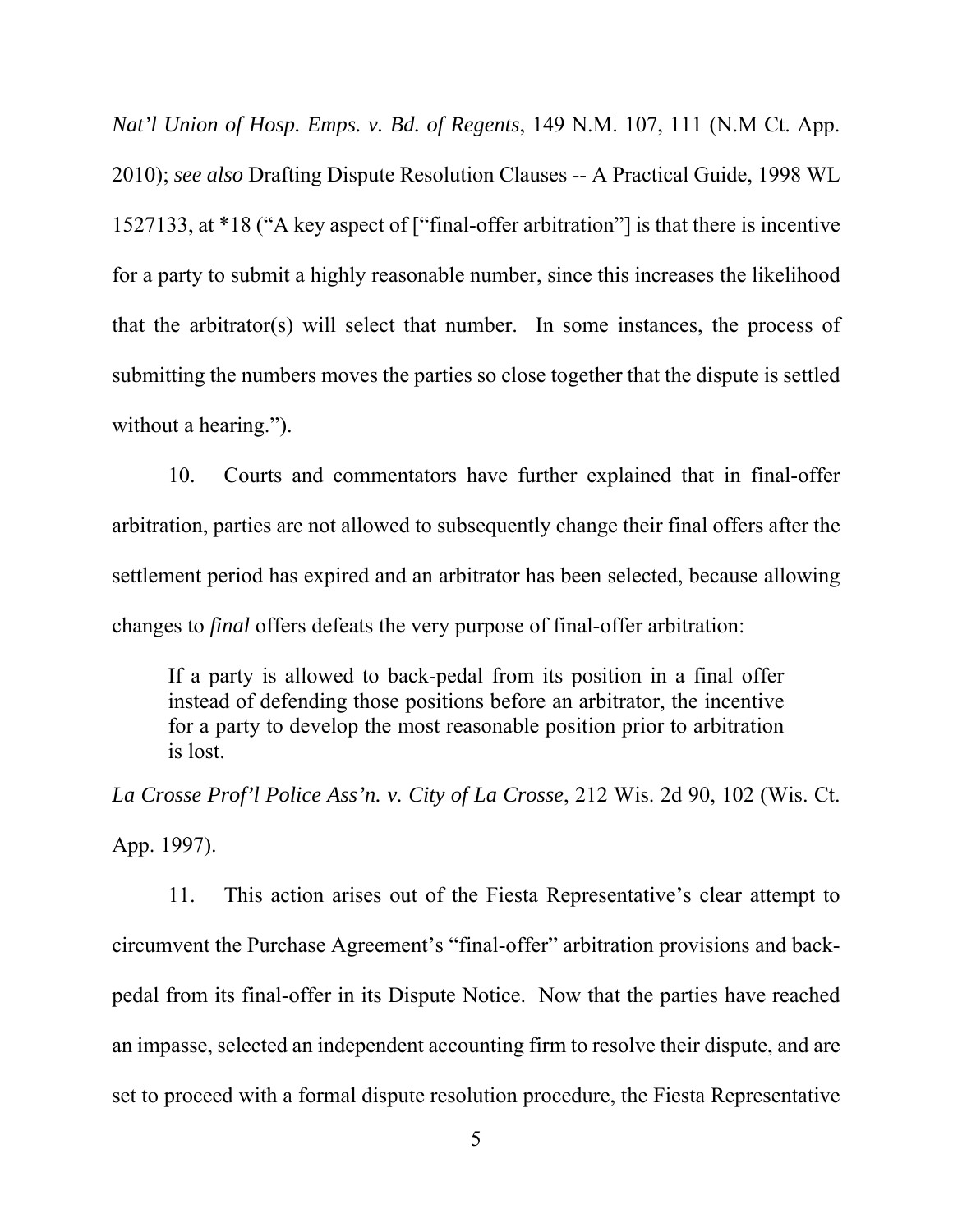improperly seeks to change the proposed Adjustment Amount identified in its Dispute Notice, and the accounting methodology it used to calculate its proposed Adjustment Amount. The Fiesta Representative's attempt to circumvent the dispute resolution procedure the parties agreed to plainly violates the Purchase Agreement.

12. On April 25, 2018, the Fiesta Representative proposed an Estimated Adjustment Amount of negative \$68,324,941.27, *i.e.,* a reduction to the \$265 million Cash Consideration. Bodega then paid to the Fiesta Representative the Cash Consideration of \$265 million, less the Estimated Adjustment Amount of \$68,324,941.27.

13. On June 29, 2018, Bodega submitted to the Fiesta Representative a Proposed Adjustment Amount of negative \$77,361,705.78, *i.e.,* meaning that Bodega should have paid the Fiesta Representative the Cash Consideration of \$265 million less \$77,361,705.78 (instead of \$68,324,941.27). In other words, under the Proposed Adjustment Amount, the Fiesta Representative now owes Bodega a refund of \$9,036,764.51

14. After Bodega provided its Proposed Adjustment Amount, it provided to the Fiesta Representative Fiesta Mart's April 29, 2018 trial balance on which Bodega's Proposed Adjustment Amount was based, and hundreds of other documents supporting Bodega's Proposed Adjustment Amount and the individual asset and liability accounting items that comprise that amount.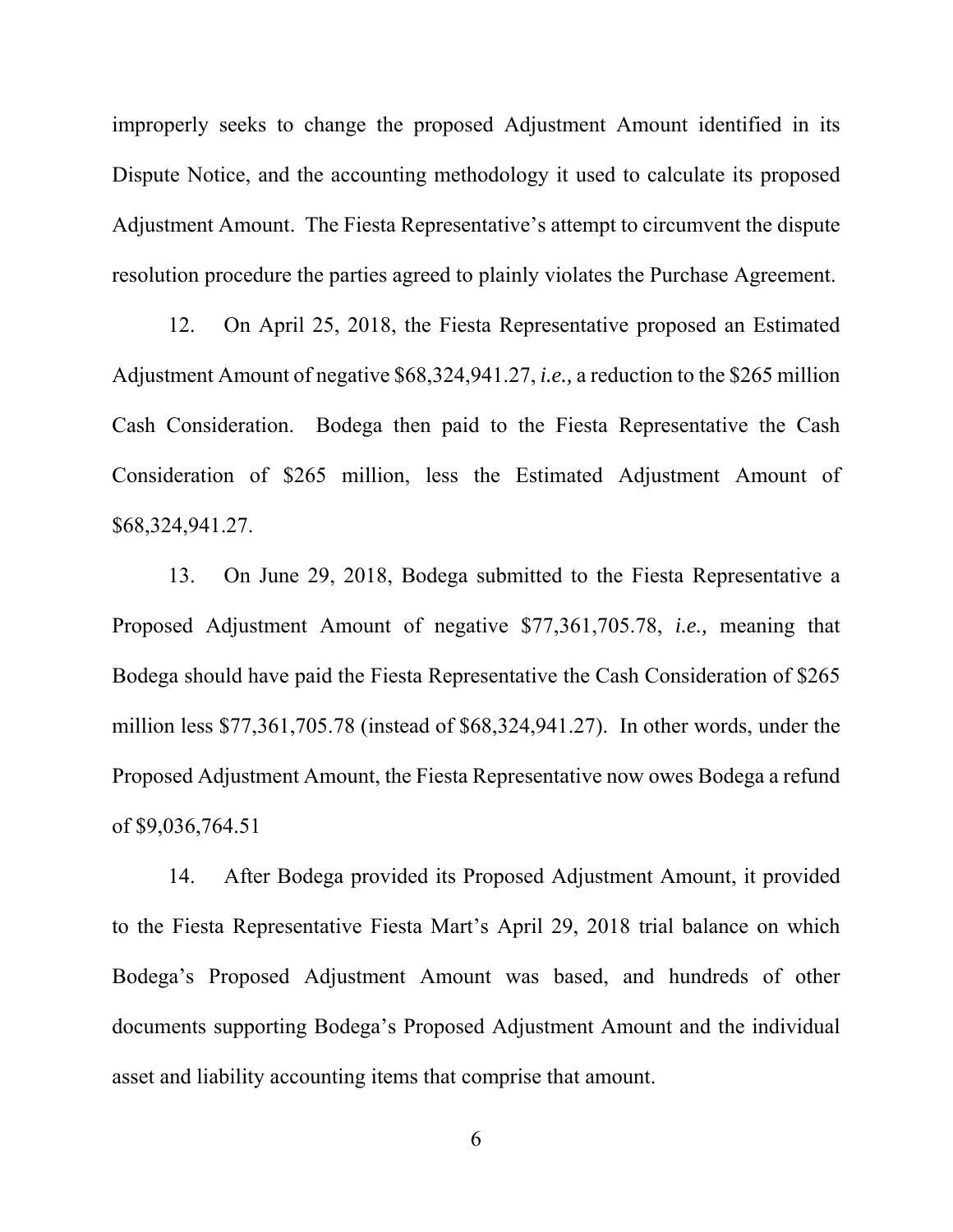15. The Fiesta Representative then sent Bodega its Dispute Notice on July 26, 2018. The Fiesta Representative claimed in its Dispute Notice that (i) its original Estimated Adjustment Amount of negative \$68,324,941.27 was the correct Adjustment Amount, (ii) its calculations of the fifteen individual asset and liability items that comprise its Estimated Adjustment Amount were correct, and (iii) Bodega's entire Proposed Adjustment Amount of \$77,361,705.78 was incorrect and the individual asset and liability calculations that comprise Bodega's Proposed Adjustment Amount were incorrect.

16. The parties negotiated over the next thirty days to attempt to resolve their dispute. During the thirty-day negotiation period, the Fiesta Representative continued to demand documents from Bodega, which documents Bodega provided. However, the parties were not able to agree on the appropriate Adjustment Amount, or the appropriate calculations for the individual asset and liability items that comprise the Adjustment Amount. Because the parties were not able to resolve their dispute, in accordance with the terms of the Purchase Agreement they then worked to select an accounting firm to resolve the dispute.

17. The Purchase Agreement provides for an expedited schedule for the Accounting Firm to resolve a dispute. The Purchase Agreement requires the parties to each submit a supporting brief within ten business days after the parties engage the Accounting Firm, and for oral argument within ten days thereafter. Because the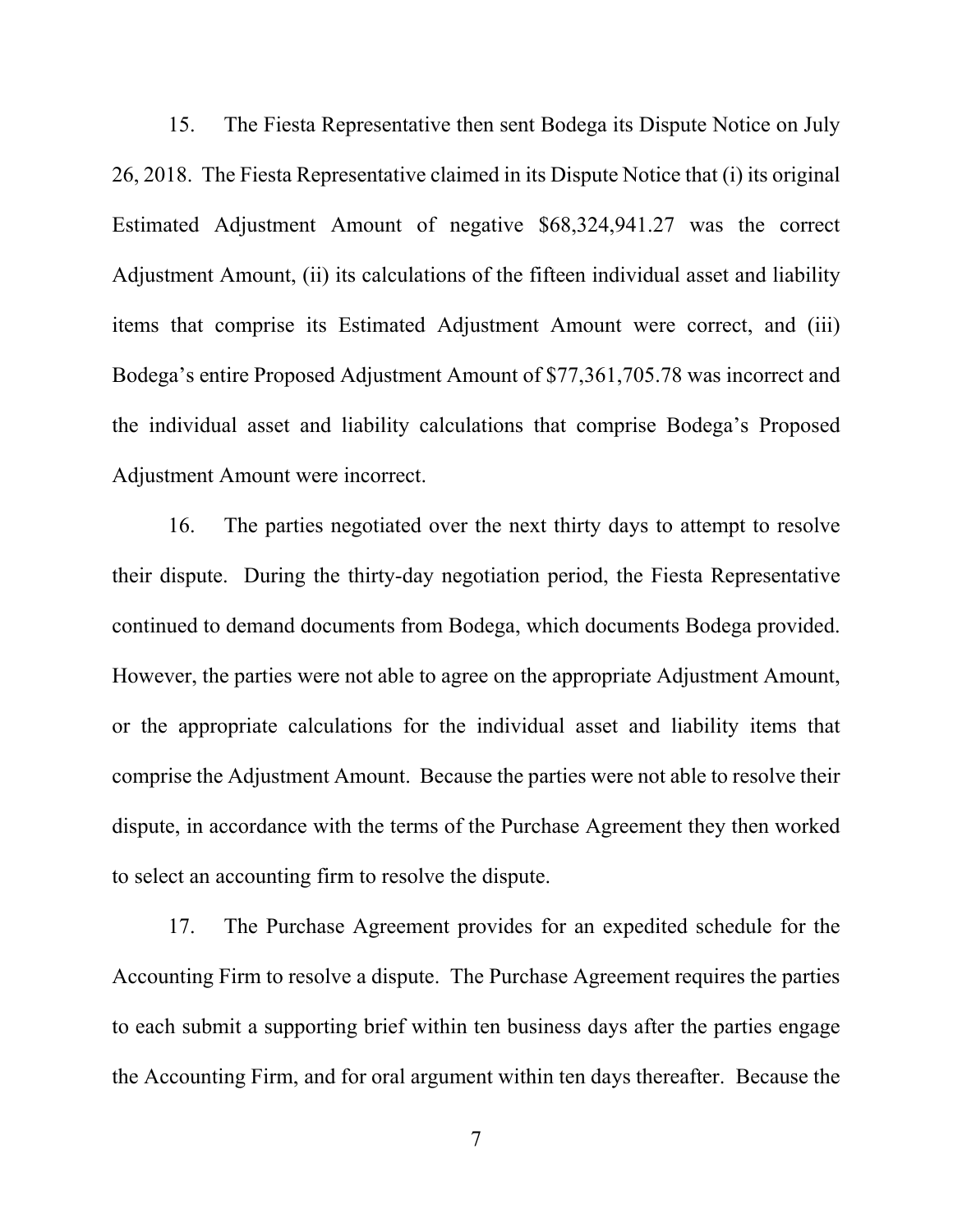Purchase Agreement provides for an expedited schedule, as soon as the thirty-day negotiation period expired, Bodega began preparing its submission to the Accounting Firm to support its Proposed Adjustment Amount. Bodega also hired an independent expert to assist it in preparing its submission to the Accounting Firm.

18. On November 27, 2018, the parties selected an accounting firm to resolve the dispute, and the accounting firm agreed to take on the engagement. The Accounting Firm sent the parties a standard draft engagement letter and asked the parties to set forth their respective positions.

19. After the parties selected an Accounting Firm, and after Bodega spent time and money preparing a submission to that Accounting Firm, the Fiesta Representative tried to back away from its Dispute Notice. The Fiesta Representative sought to completely change the proposed Adjustment Amount that it would submit to the Accounting Firm for resolution from what was set forth in its Dispute Notice, and sought to entirely change the accounting methodology that the Fiesta Representative used to calculate its proposed Adjustment Amount set forth in its Dispute Notice—all contrary to the agreed-upon procedure set forth in the Purchase Agreement.

20. Although the Fiesta Representative identified in its Dispute Notice a final proposed Adjustment Amount of negative \$68,324,941.27, it now improperly seeks to change its proposed Adjustment Amount by \$2,783,864 to negative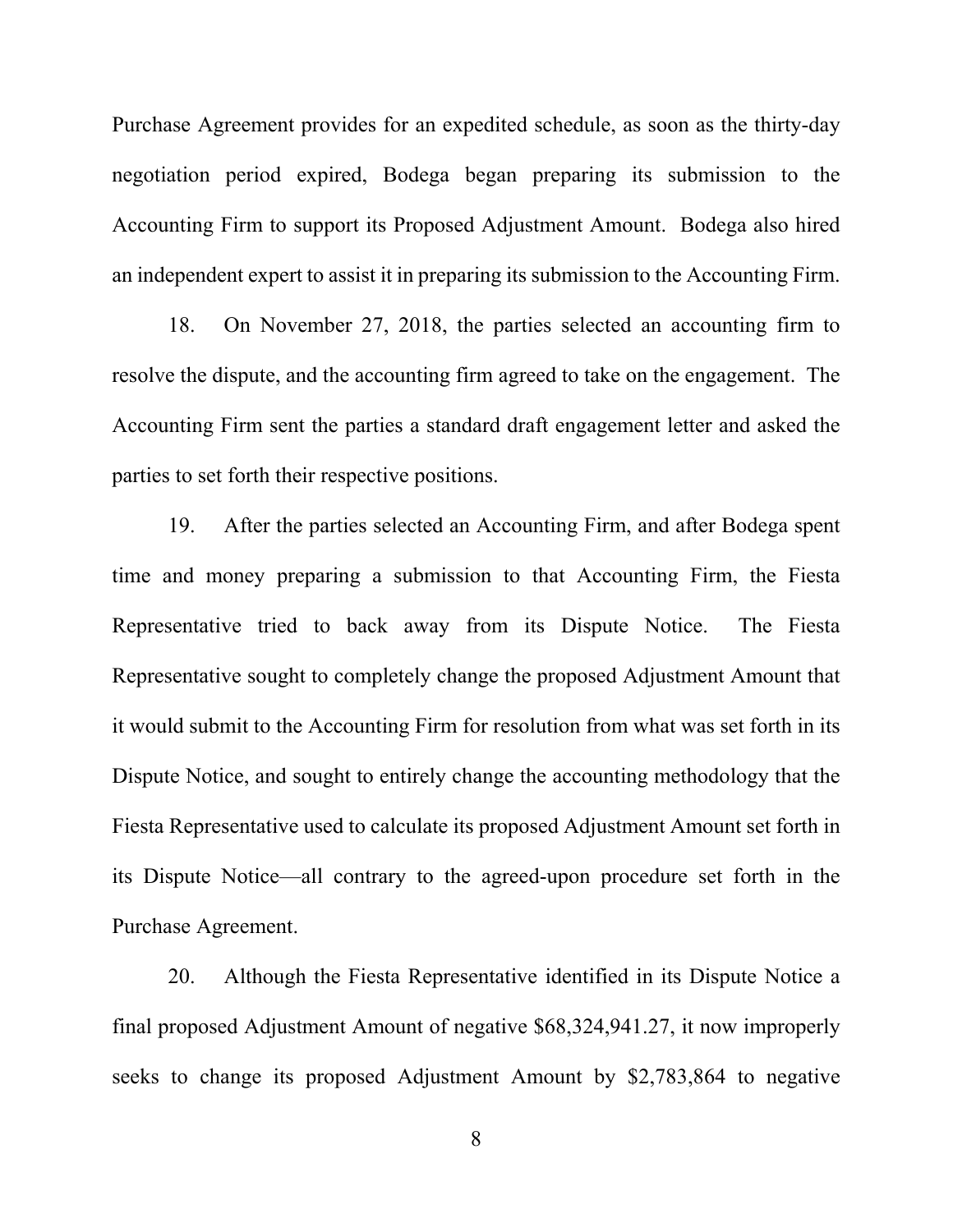\$71,108,805. In doing so, the Fiesta Representative proposes to now accept certain of the asset and liability items in Bodega's Proposed Adjustment Amount and proposes to make additional changes to other asset and liability items from those adopted in its Dispute Notice. For instance, the Fiesta Representative now seeks to change its inventory valuation by more than \$3 million from its Dispute Notice, and to use a completely different accounting methodology to arrive at its changed inventory valuation than the methodology used in its Dispute Notice.

21. The plain language of the parties' Purchase Agreement does not allow the Fiesta Representative to change its proposed Adjustment Amount, as set forth in its Dispute Notice. The Fiesta Representative's untimely attempt to change its Dispute Notice after the thirty-day negotiation period and after the Accounting Firm has been selected frustrates the very purpose of the Purchase Agreement's purchase price adjustment procedure – which was to encourage the parties to agree on an Adjustment Amount without resorting to a formal dispute resolution process. In an effort to gain a tactical advantage, the Fiesta Representative advanced an extreme and unsupportable proposed Adjustment Amount in its Dispute Notice, based on a flawed accounting methodology that did not comport with the requirements of the Purchase Agreement. The Fiesta Representative then held to that extreme and unsupportable position throughout the negotiation period. The Purchase Agreement does not permit the Fiesta Representative's untimely attempt to abandon its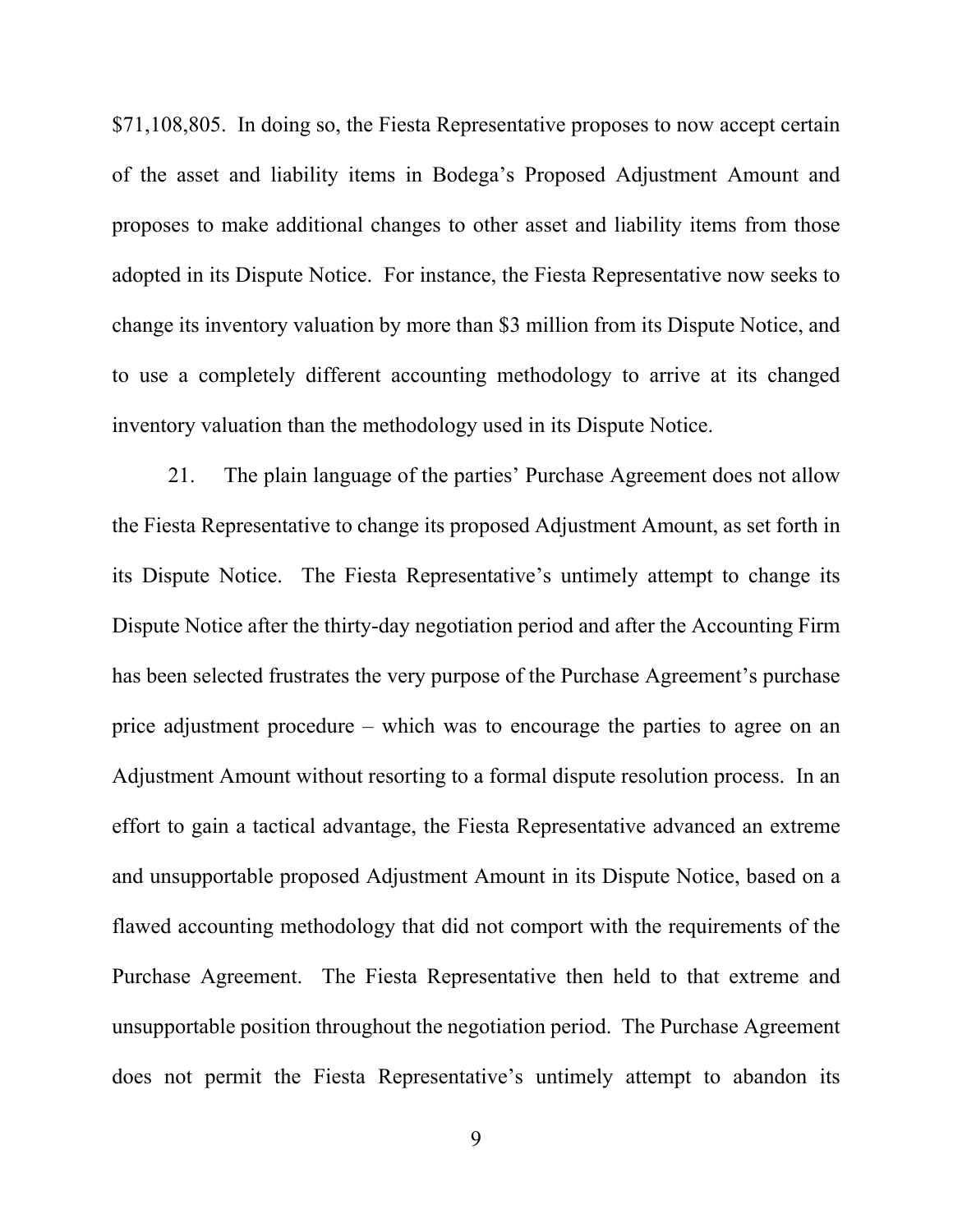untenable position after it has submitted its Dispute Notice and after the parties have selected an Accounting Firm—and after Bodega has spent substantial time and money preparing its submission to the Accounting Firm. The Accounting Firm must now determine whether Bodega's Proposed Adjustment Amount, on the one hand, or the Fiesta Representative's Dispute Notice, on the other hand, is the more accurate Adjustment Amount. The Fiesta Representative must now defend before the Accounting Firm the extreme and unsupportable Estimated Adjustment Amount set forth in its Dispute Notice as its "final offer."

22. For these reasons, Bodega requests that the Court hold the Fiesta Representative to the express terms of the Purchase Agreement, and require the Fiesta Representative to submit its Estimated Adjustment Amount of negative \$68,324,941.27 as set forth in its Dispute Notice to the Accounting Firm for resolution.

#### **THE PARTIES**

23. Plaintiff Bodega is a Delaware corporation with a principal place of business in Paramount, California. Bodega operates retail grocery stores in California, New Mexico, Arizona, Nevada and Texas.

24. Defendant the Fiesta Representative is a Delaware limited liability company.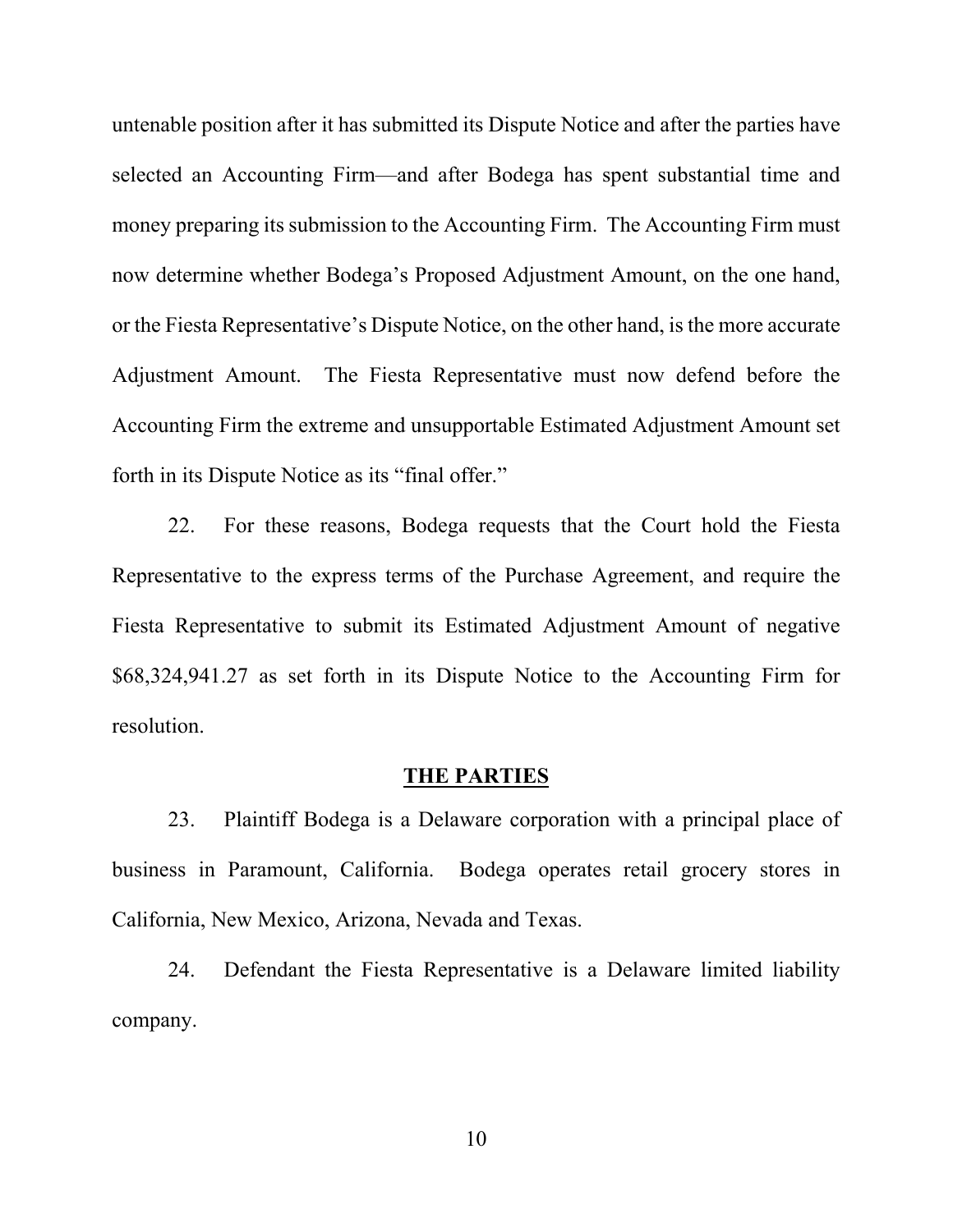#### **JURISDICTION AND VENUE**

25. Jurisdiction and venue are proper in the Court of Chancery.

26. This Court has jurisdiction over this matter pursuant to 10 *Del. C.* §§ 341 and 6501.

27. Bodega and the Fiesta Representative are incorporated or organized in Delaware.

28. Bodega and the Fiesta Representative are parties to the Purchase Agreement, attached hereto as Exhibit A, which provides in § 12.13 that the parties agree to the exclusive jurisdiction of this Court:

Each of the Parties . . . irrevocably submits itself to the personal jurisdiction of all state and federal courts sitting in the State of Delaware . . . in any action, suit or proceeding arising out of or relating to this Agreement . . . [and] agrees that all claims in respect of any such action, suit or proceeding must be brought, heard and determined exclusively in the Court of Chancery of the State of Delaware . . . [and] agrees that it will not attempt to deny or defeat such personal jurisdiction by motion or other request for leave from such courts . . . .

Ex. A, § 12.13(a).

29. The Purchase Agreement further provides for the equitable remedy of specific performance "[i]n the event of a breach or threatened breach by any Party of the provisions of this Agreement . . . ." Ex. A § 12.11. Because the Fiesta Representative has breached the provisions of the Purchase Agreement, Bodega is entitled to the equitable remedy of specific performance.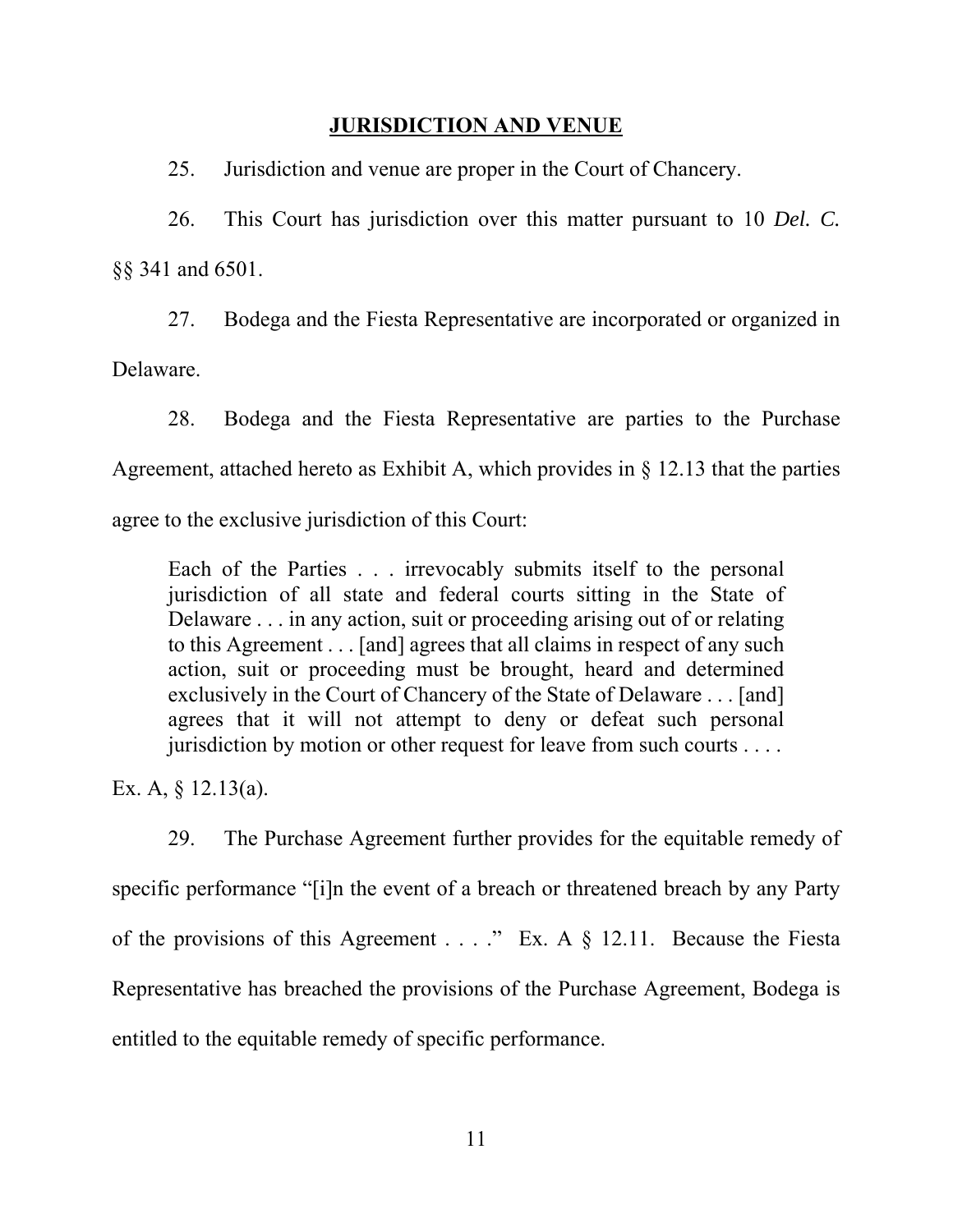30. The parties further agreed that the independent accounting firm that would resolve any Adjustment Amount dispute (the "Accounting Firm") shall be "acting as an expert and not as an arbitrator[.]" Ex. A,  $\S$  2.3(c)(iii). Accordingly, this Court and not the Accounting Firm must resolve this dispute concerning the proper interpretation and requirements of the Purchase Agreement.

#### **FACTUAL BACKGROUND**

### **I. BODEGA'S ACQUISITION OF FIESTA MART FROM THE FIESTA REPRESENTATIVE.**

31. Fiesta Mart is a grocery store chain based in Houston, Texas.

32. From April 2015 to April 2018, the Fiesta Representative owned Fiesta Mart.

33. In April 2018, the Fiesta Representative sold Fiesta Mart to Bodega pursuant to the Purchase Agreement. Ex. A.

34. The parties executed the Purchase Agreement on March 23, 2018. *Id.*

35. The transaction closed on April 30, 2018. *See id.* § 3.1.

### **II. THE PURCHASE AGREEMENT PROVIDED FOR AN ADJUSTMENT TO THE PURCHASE PRICE POST-CLOSING.**

36. The Purchase Agreement provides that Bodega would pay the Fiesta Representative the Cash Consideration, subject to adjustment based on changes to the financial condition of Fiesta Mart between the time the parties executed the Purchase Agreement on March 23, 2018 and the Closing Date. *See id.*  $\S\S 2.3(b)(i)$ , 3.2(b).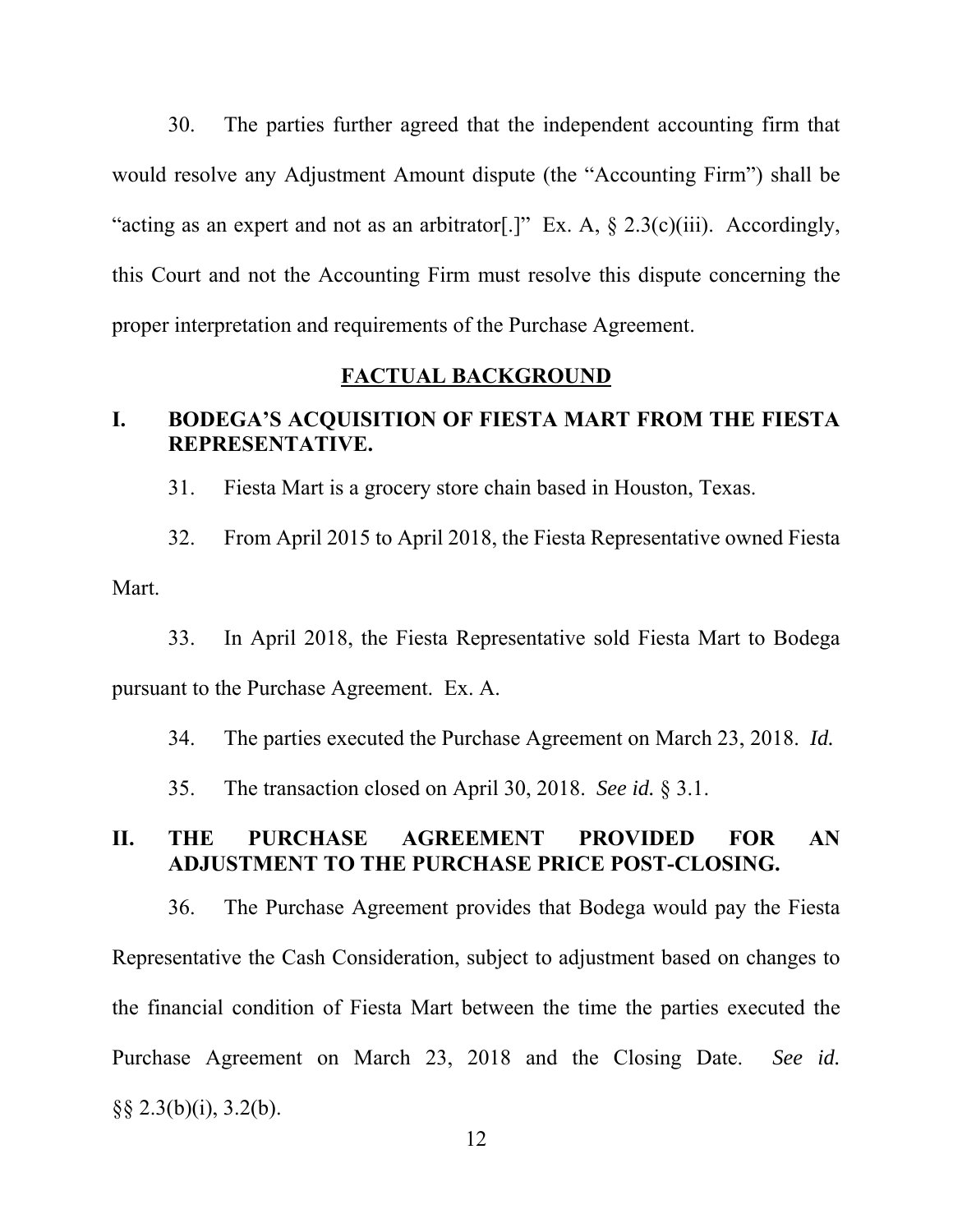37. The Purchase Agreement defines the amount by which the Cash Consideration would be adjusted as the "Adjustment Amount." The Purchase Agreement defines Adjustment Amount as follows:

"Adjustment Amount" means an amount equal to (a) the amount of Cash and Cash Equivalents, plus (b) the Net Working Capital Adjustment (which may be a negative number), less (c) the aggregate outstanding Indebtedness of the Fiesta Group of Companies . . . less (d) the Company Expenses, less (e) the BLC R&W Policy Premium Reimbursement Amount, less (f) the Remaining BLC R&W Policy Premium Amount, less (g) the Representative Expense Fund.

Ex. A at 3 (underlining in original).

38. "Net Working Capital Adjustment," in turn, is defined as the difference

between "Net Working Capital" and the "Target Net Working Capital Amount." *Id.*

at 14. The parties agreed that the Target Net Working Capital Amount was

\$49,449,261.00. *Id.* at 17.

39. "Net Working Capital" is defined as:

(a) the book value of all current assets of the Fiesta Group Companies, including accounts receivable and prepaid expenses (net of reserves and write-downs), that are included in the line item categories of the current assets specifically identified on Exhibit A-2, less (b) the book value of all current liabilities of the Fiesta Group Companies, including accounts payable and other amounts payable and accrued expenses, that are included in the line item categories of current liabilities specifically identified on Exhibit A-2, in each case, calculated as of immediately prior to the Closing in accordance with the Accounting Principles . . . .

*Id.* at 14 (underlining in original). In other words, and as shown on Exhibit A-2 to

the Purchase Agreement, Net Working Capital includes restricted cash, accounts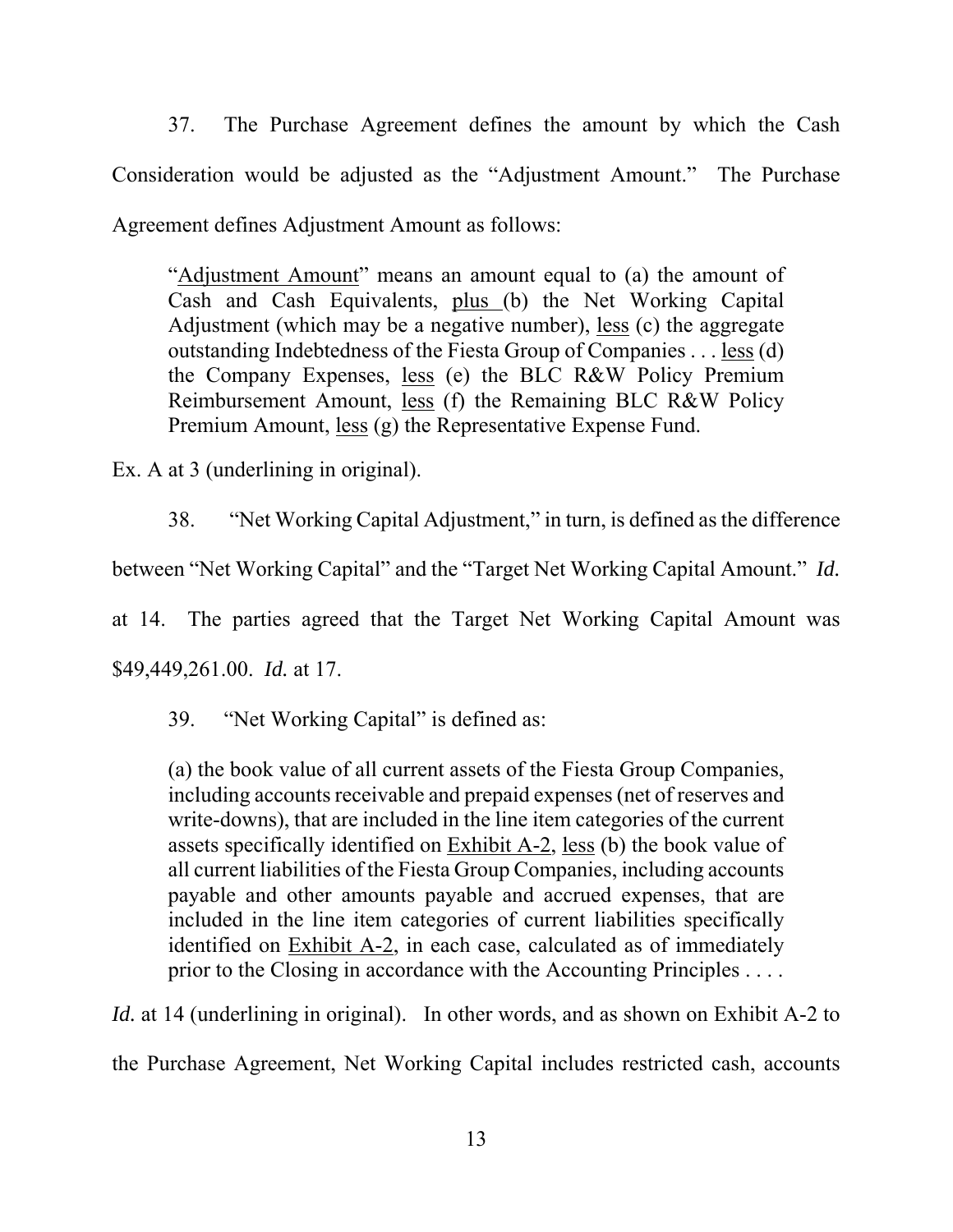receivable, inventory, other current assets, trade payables, accrued liabilities, selfinsurance reserves, definitional adjustments and pro-forma adjustments. *Id.* at Ex. A-2.

40. In total, there are fifteen different individual asset and liability items that comprise the Adjustment Amount.

41. The Purchase Agreement requires the Fiesta Representative to calculate the fifteen accounting items that comprise the Adjustment Amount "immediately prior to the Closing," *Id.* at 3, *i.e.,* as of April 29, 2018 – which is the day before the transaction closed on April 30, 2018.

42. The Purchase Agreement also requires the fifteen accounting items that comprise the Adjustment Amount to be calculated using the "Accounting Principles." *Id.* at 14.

43. "Accounting Principles" is defined in the Purchase Agreement as "GAAP, applied consistently with the past practices of the Fiesta Group Companies; provided, however, that, to the extent the Fiesta Group Companies' past practices are inconsistent with GAAP, GAAP shall control, unless such deviations are explicitly set forth on Exhibit A-1." *Id.* at 2 (underlining in original). The Purchase Agreement defines "GAAP" as "generally accepted accounting principles in the United States in effect from time, applied on a consistent basis." *Id.* at 9.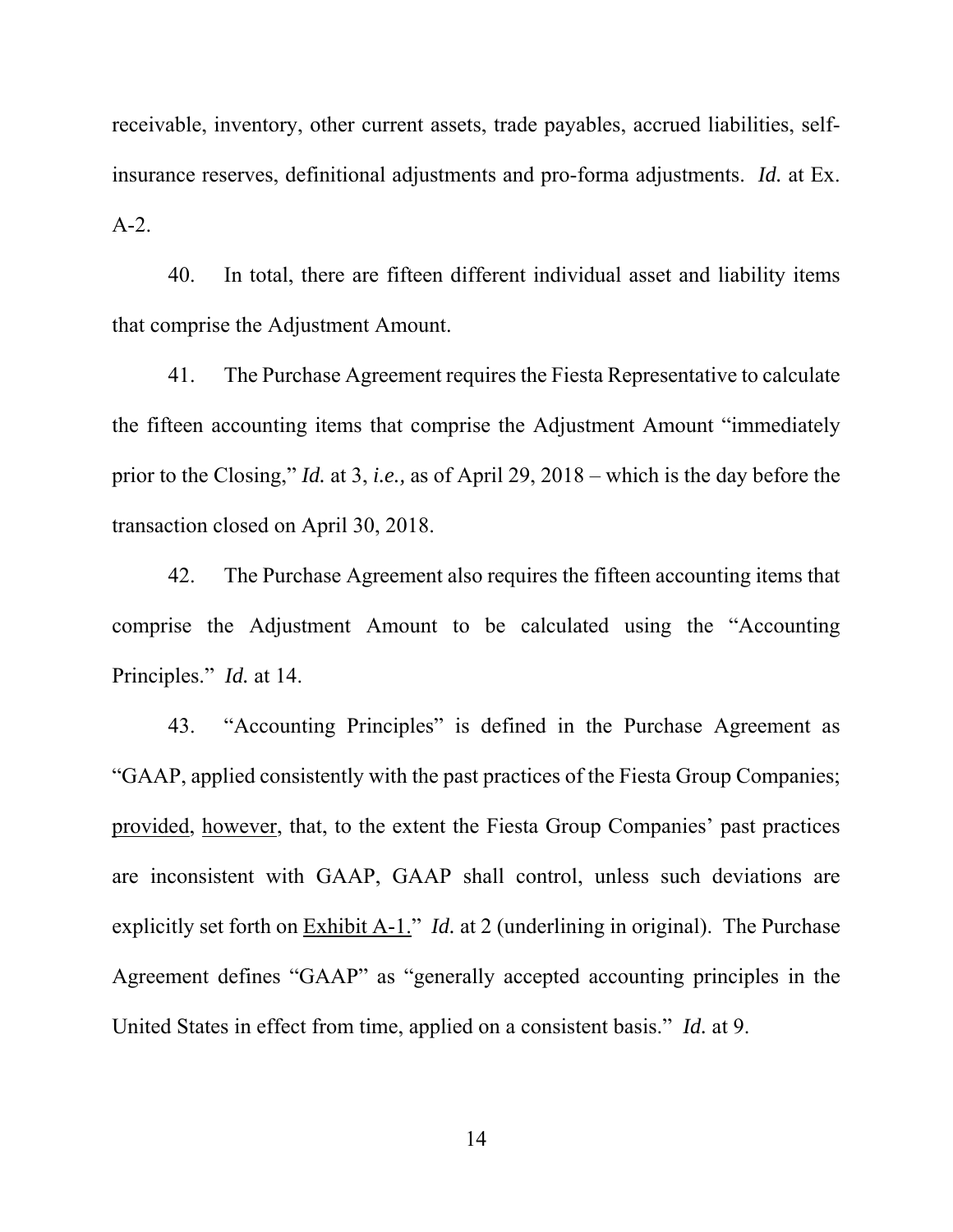# **III. THE PURCHASE AGREEMENT'S REQUIREMENTS FOR EXCHANGING PROPOSED PURCHASE PRICE ADJUSTMENT AMOUNTS.**

44. Section 2.3 of the Purchase Agreement specifies the schedule by which the parties would exchange proposed Adjustment Amounts. *Id.* § 2.3.

45. First, the Purchase Agreement requires the Fiesta Representative to provide Bodega with the Fiesta Representative's Estimated Adjustment Amount three business days prior to the Closing Date, *i.e.*, by April 25, 2018. Ex. A § 2.3(a). The Purchase Agreement then requires Bodega to pay the Fiesta Representative on the Closing Date the \$265 million Cash Consideration, plus or minus the Fiesta Representative's Estimated Adjustment Amount. *Id.* § 2.3(b)(i).

46. Second, within sixty days of the Closing Date, *i.e.*, by June 29, 2018, Bodega was required to provide its Proposed Adjustment Amount, calculated "in a manner consistent with the applicable definitions contained herein." *Id.* § 2.3(c)(i).

47. Third, the Fiesta Representative then had thirty days after receiving Bodega's Proposed Adjustment Amount to review it. Ex. A  $\S 2.3(c)(ii)$ . If the Fiesta Representative disagreed with Bodega's Proposed Adjustment Amount, the Fiesta Representative was required within the thirty-day review period to provide Bodega with a "written notice of dispute, setting forth [the Fiesta Representative's] objections to [Bodega's Proposed Adjustment Amount] and the Fiesta Representative's proposed calculation of the Adjustment Amount (a 'Dispute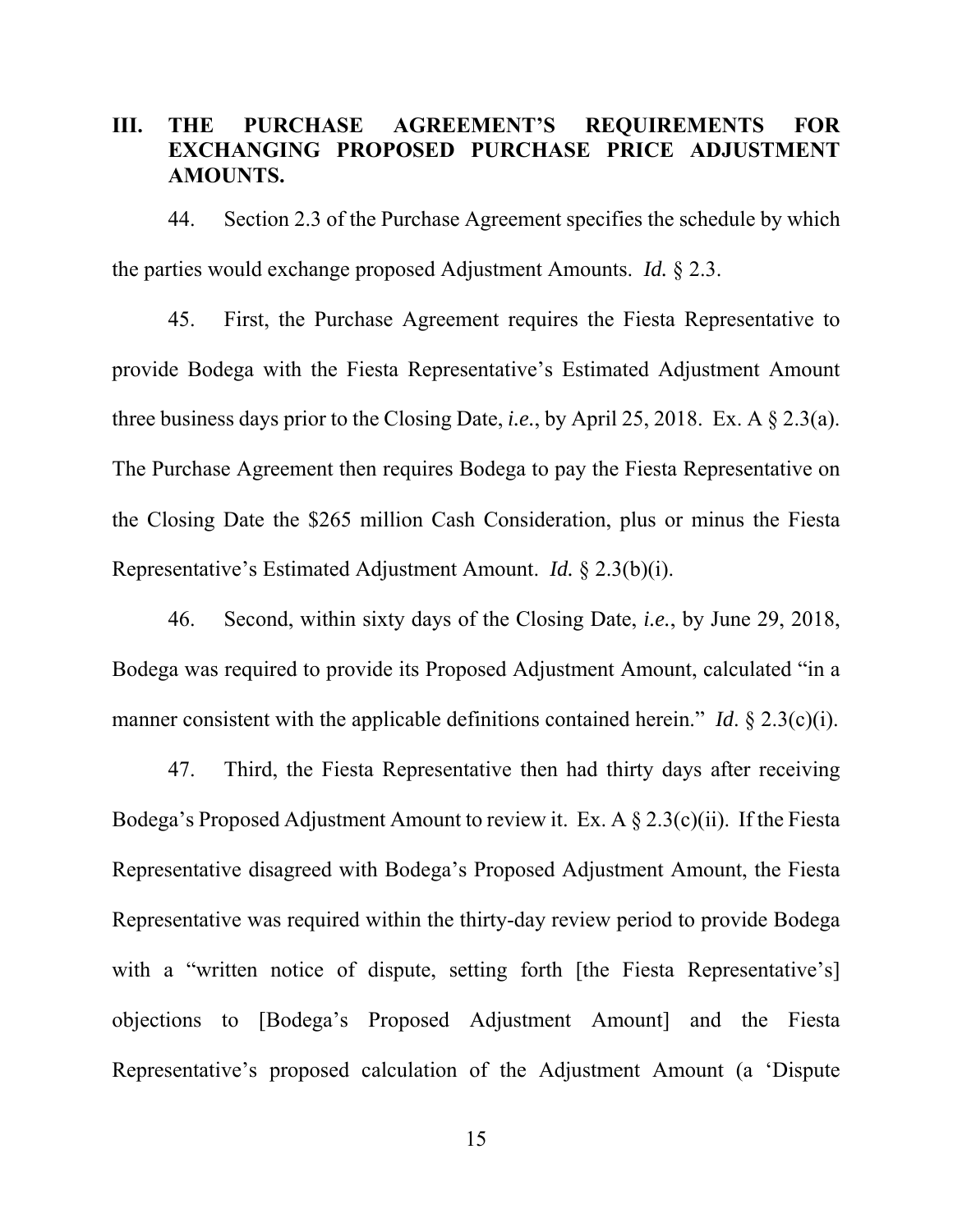Notice')." *Id.* § 2.3(c)(ii). The Fiesta Representative's Dispute Notice was due by July 29, 2018.

48. Fourth, during the thirty days after Bodega received the Fiesta Representative's Dispute Notice, the Purchase Agreement requires the parties to use "commercially reasonable efforts to resolve the dispute set forth in the Dispute Notice in good faith[.]" *Id.* § 2.3(c)(iii).

49. Fifth, the Purchase Agreement provides that if the Fiesta Representative and Bodega:

do not agree upon a final resolution with respect to any disputed items set forth in the Dispute Notice within such 30-day period, then the remaining items in dispute shall be submitted promptly by [Bodega] and the Fiesta Representative to an independent accounting firm of national reputation mutually acceptable to [Bodega] and the Fiesta Representative (the "Accounting Firm") for final determination.

Ex. A,  $\S 2.3(c)(iii)$ .

50. To enable the Accounting Firm to make a final determination, the Purchase Agreement requires the parties to deliver Bodega's Proposed Adjustment Amount, the Fiesta Representative's Dispute Notice, and each party's supporting brief within ten days after engaging the Accounting Firm. *Id*. The Purchase Agreement then allows the parties to make an oral presentation to the Accounting Firm within ten days after the deadline for submitting a supporting brief. *Id.*

51. Within twenty days after oral presentations, the Accounting Firm must select *either* Bodega's Proposed Adjustment Amount *or* the Adjustment Amount the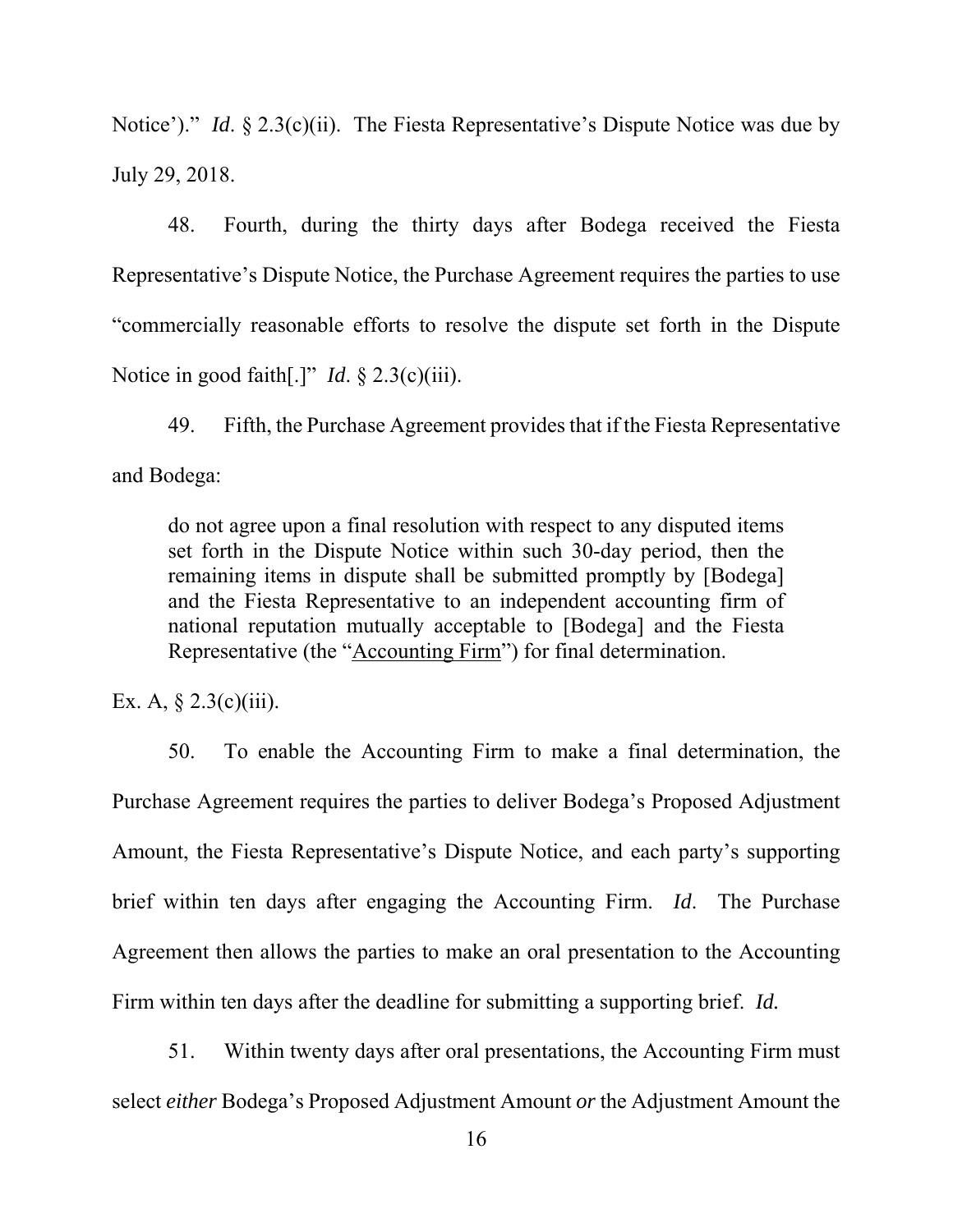Fiesta Representative proposed in its Dispute Notice, whichever the Accounting Firm determines is more accurate. *Id*. The Purchase Agreement does not allow the Accounting Firm any discretion to make a compromise resolution, or to select an Adjustment Amount other than the Adjustment Amount identified in either Bodega's Proposed Adjustment Amount or the Fiesta Representative's Dispute Notice.

52. In particular, the Purchase Agreement states that the Accounting Firm must provide the parties with:

a written determination in reasonable detail . . . [stating] whether the Proposed Closing Date Calculations in [Bodega's] Submission [i.e., Bodega's Proposed Adjustment Amount] or the proposed Adjustment Amount set forth in the Fiesta Representative's Submission [the Dispute Notice] reflects the more accurate calculation of the Adjustment Amount (*i.e., the Accounting Firm may select only the Adjustment Amount proposed by [Bodega's] Proposed Closing Date Calculations [i.e., Bodega's Proposed Adjustment Amount] or the Adjustment Amount proposed by the Fiesta Representative in the Dispute Notice*, as further described by their respective Submissions).

*Id.* (emphasis added).

53. The Purchase Agreement provides that "the procedures set forth in this Section 2.3(c) for resolving disputes with respect to the Proposed Closing Date Calculations [the Adjustment Amount] shall be the sole and exclusive method for resolving any such disputes," with the exception that any party can bring litigation to "compel the submission of any dispute items to the Accounting Firm in accordance with Section  $2.3(c)(iii)$ ," which sets forth the Adjustment Amount dispute resolution procedure. Ex. A,  $\S 2.3(c)(v)$  (underlining in original).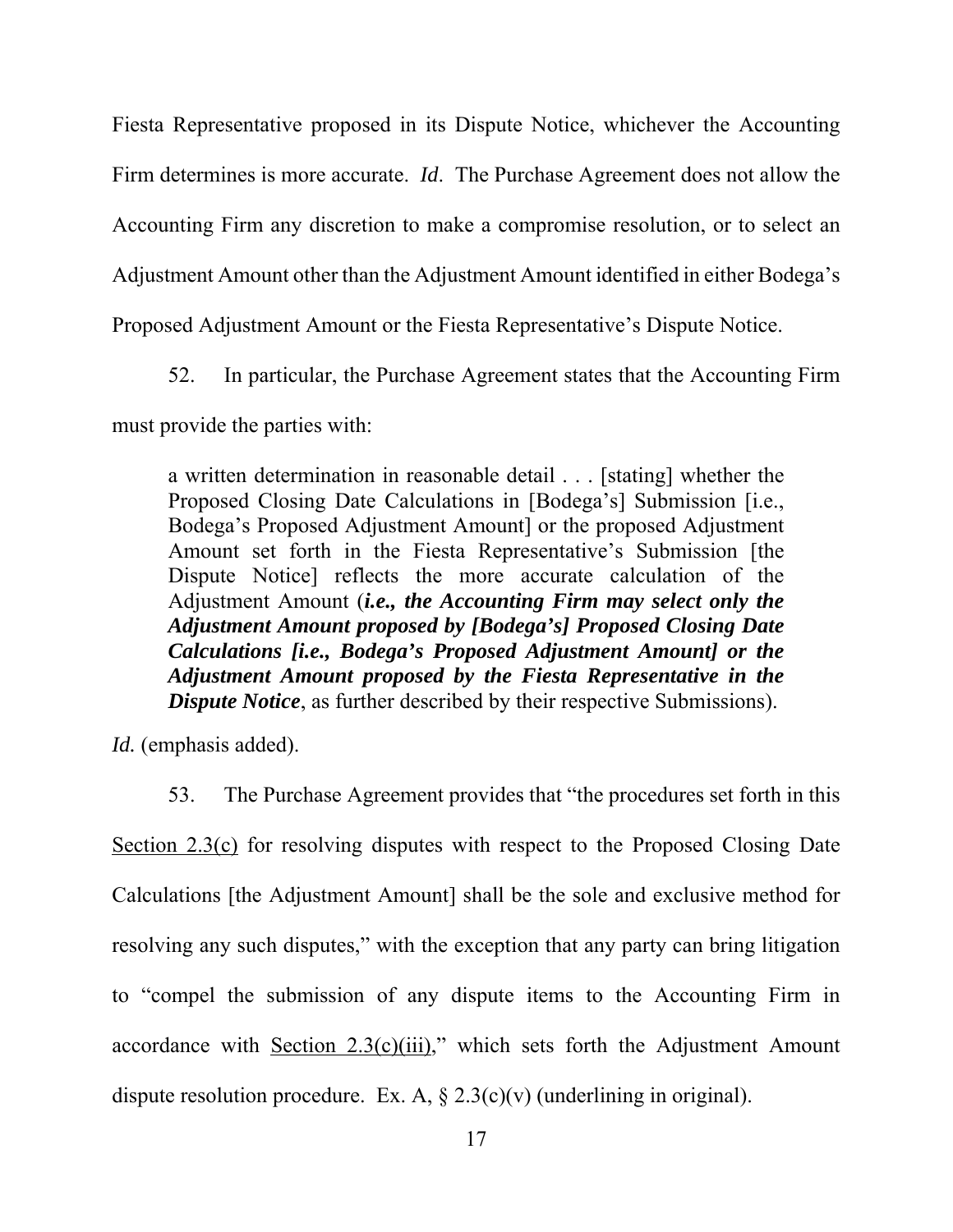54. The Purchase Agreement further provides that the parties are entitled to specific performance of the Purchase Agreement "[i]n the event of a breach or threatened breach by any Party of the provisions of this Agreement . . . ." Ex. A, § 12.11.

#### **IV. THE PARTIES PROPOSE ADJUSTMENT AMOUNTS.**

55. On April 25, 2018, three business days prior to the Closing Date, the Fiesta Representative provided to Bodega its Estimated Adjustment Amount of negative \$68,324,941.27. Ex. B at 3. The Fiesta Representative never explained how it determined the entries in its Estimated Adjustment Amount, and the Fiesta Representative did not provide any of the documents the Fiesta Representative used to calculate its Estimated Adjustment Amount. Because the Fiesta Representative's Estimated Adjustment Amount was a negative number, *i.e.,* negative \$68,324,941.27, Bodega paid the Fiesta Representative at Closing the Cash Consideration of \$265 million less the Fiesta Representative's Estimated Adjustment Amount of \$68,324,941.27, less an additional deduction of \$244,452.88 agreed to between the parties to reflect repayment of related party loans, for a final purchase price paid by Bodega to the Fiesta Representative of \$196,430,605.85. Ex. A, § 2.3(b)(i).

56. On June 29, 2018, within sixty days of the Closing Date, Bodega provided to the Fiesta Representative its Proposed Adjustment Amount of negative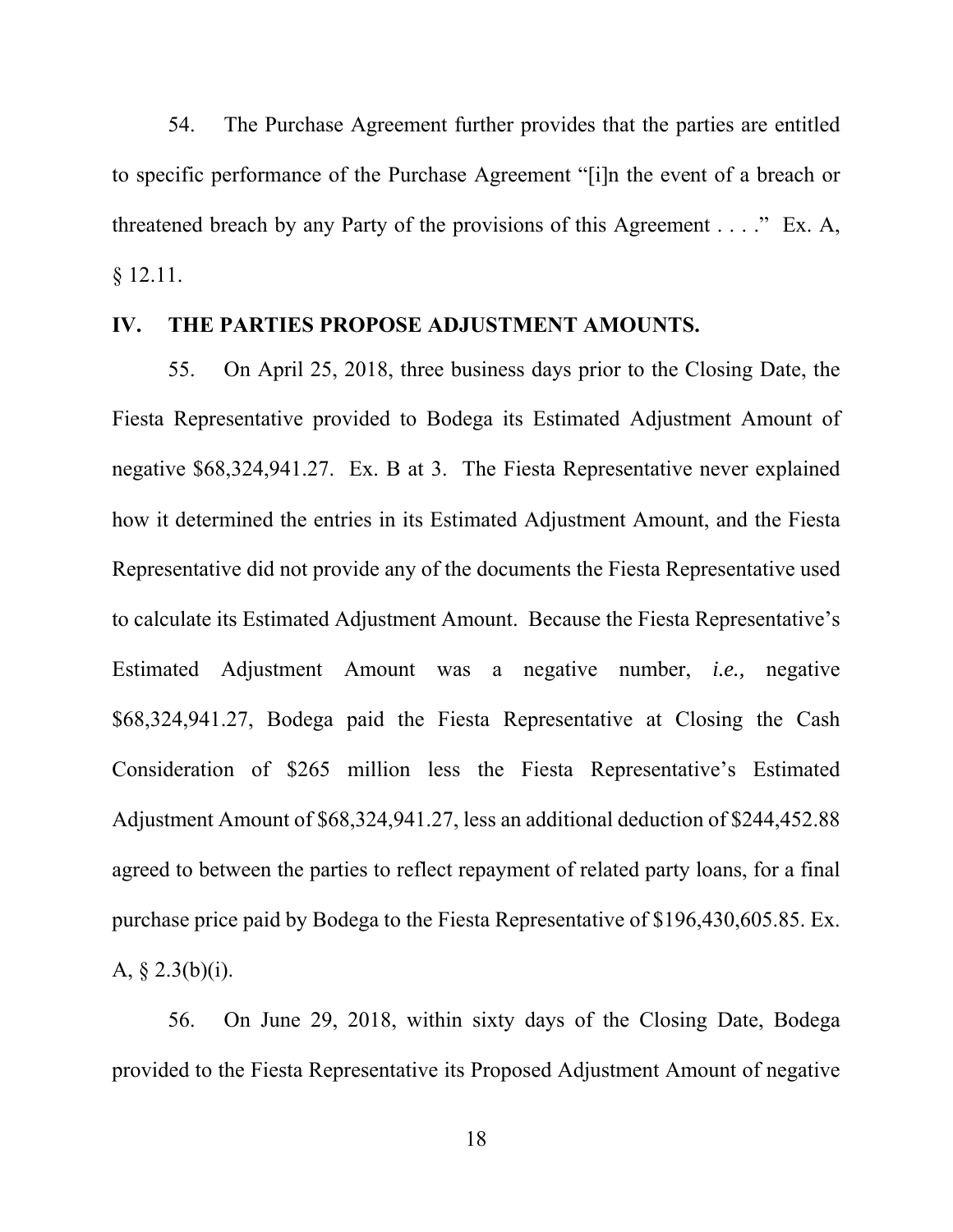\$77,361,705.78. Ex. C at 4.Compared with the Fiesta Representative's Estimated Adjustment Amount, Bodega's Proposed Adjustment Amount showed that the Fiesta Representative owed Bodega a refund of \$9,036,764.51. *Id*.

57. Bodega's Proposed Adjustment Amount is based on accounting entries Fiesta Mart recorded on its April 29, 2018 trial balance – which April 29, 2018 trial balance and other supporting documents Bodega provided to the Fiesta Representative.

### **V. BODEGA PROVIDED DOCUMENTS AND OTHER INFORMATION SUPPORTING ITS PROPOSED ADJUSTMENT AMOUNT.**

58. On Saturday, June 30, 2018, the day after Bodega provided its Proposed Adjustment Amount, the Fiesta Representative requested that Bodega provide documents supporting that amount. On Monday, July 2, 2018, Bodega provided its net working capital calculations spreadsheet, and Fiesta Mart's April 29, 2018 trial balance that Bodega used to determine its Proposed Adjustment Amount.

59. Thereafter, the Fiesta Representative issued four different sets of document requests to Bodega, which included *over 70* different requests for documents and information. Bodega timely responded to each of those requests. In fact, during the thirty-day dispute resolution period in August 2018, the Fiesta Representative continued to request documents from Bodega, and Bodega provided those documents.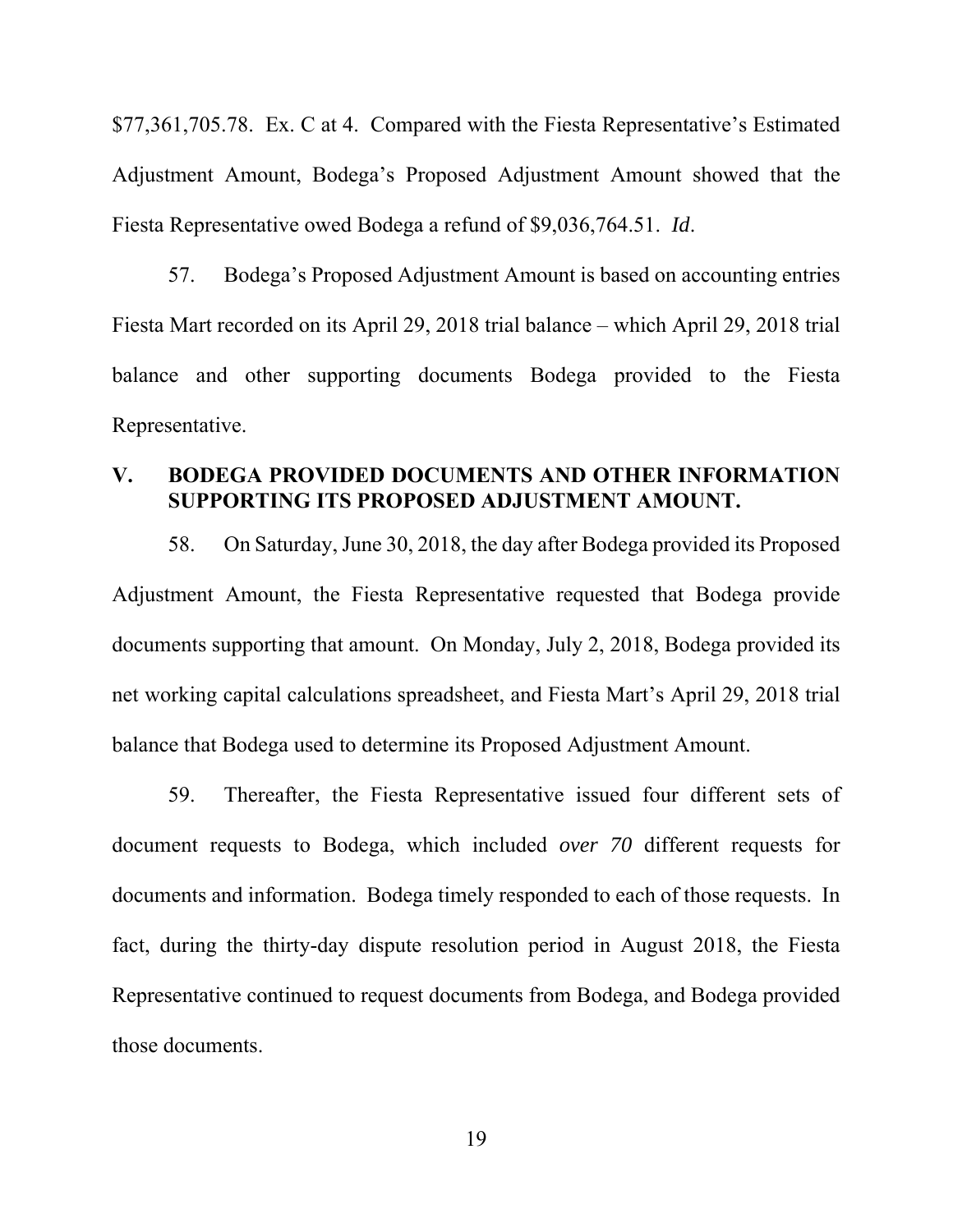60. In total, Bodega produced to the Fiesta Representative over 600 documents that support its Proposed Adjustment Amount. Bodega's Proposed Adjustment Amount contains adjustments relating primarily to the following categories: (1) inventory, (2) accounts receivable, (3) accounts payable, (4) accrued liabilities and (5) self-insurance reserves. Bodega produced documents in response to each of these categories of adjustments, and it did so well before the Fiesta Representative submitted its Dispute Notice. For example, for inventory, Bodega produced the detailed inventory reports from its third-party non-perishable inventory counting firm. Bodega also produced the detailed inventory counting reports for its perishable inventory. As to accounts receivable, accounts payable, accrued liabilities and self-insurance reserves, Bodega produced detailed spreadsheets explaining its adjustments for each of those categories. Bodega also produced actuarial reports supporting its accrued liability calculations.

61. After the Fiesta Representative reviewed all of the materials that Bodega provided to support its Proposed Adjustment Amount, including Fiesta Mart's April 29, 2018 trial balance on which Bodega's Proposed Adjustment Amount is based, the Fiesta Representative's Dispute Notice disputed the entire amount of Bodega's Proposed Adjustment Amount as incorrect, and claimed that its Estimated Adjustment Amount was the correct Adjustment Amount.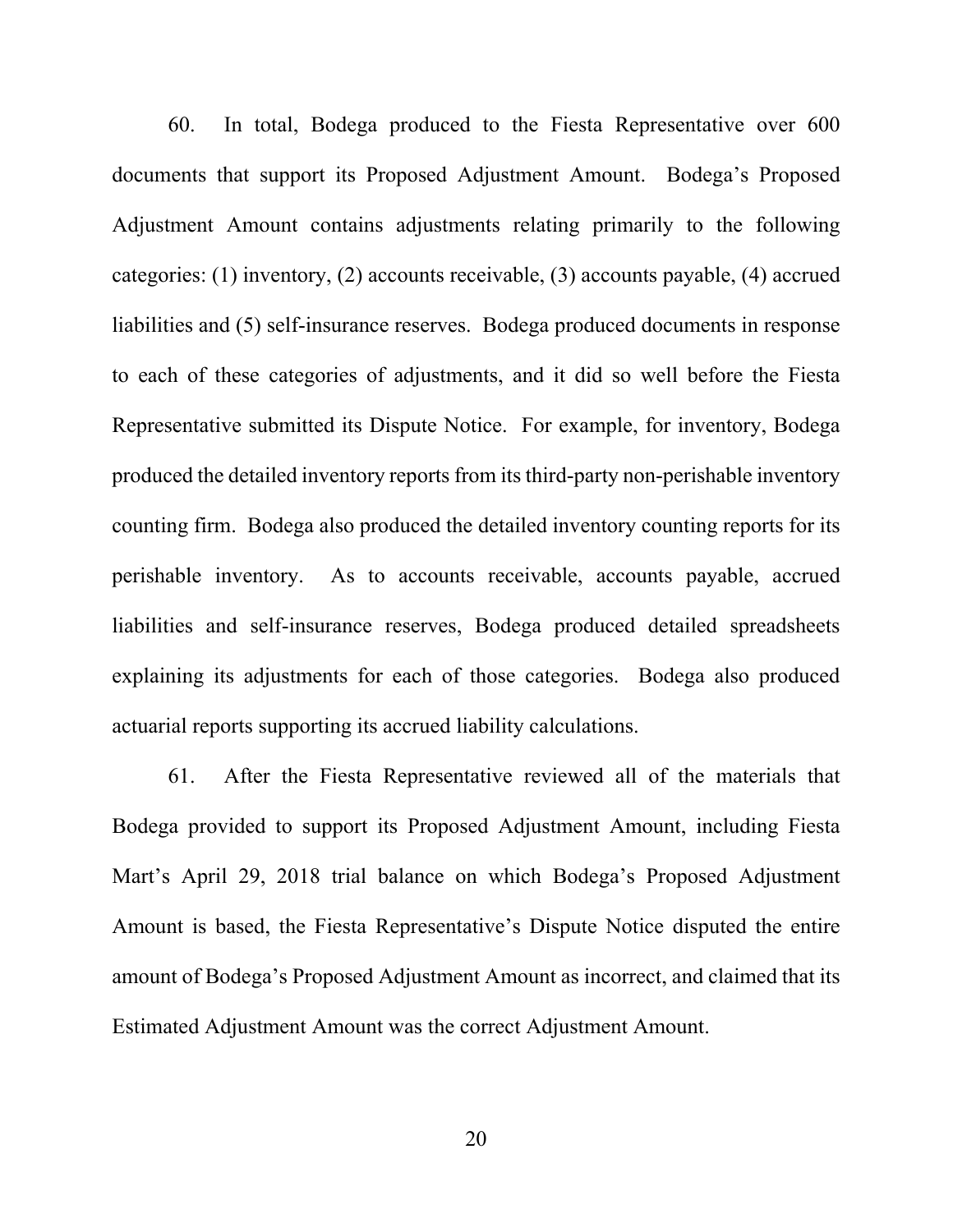62. The Fiesta Representative sent Bodega its Dispute Notice on July 26, 2018. Ex. D.

63. In its Dispute Notice, the Fiesta Representative (i) disputed Bodega's entire Proposed Adjustment Amount and every single calculation that Bodega proposed to support its Proposed Adjustment Amount and (ii) claimed that its original Estimated Adjustment Amount of negative \$68,324,941.27 was the correct Adjustment Amount. Ex. D ("[T]he Fiesta Representative submits that the Adjustment Amount is the Estimated Adjustment Amount in its Closing Statement: (\$68,324,941.27)."). In making a wholesale and blanket objection to Bodega's entire Proposed Adjustment Amount, the Fiesta Representative claimed that Bodega "did not comply with the terms of the [Purchase Agreement] in preparing its Proposed Closing Date Calculations [Proposed Adjustment Amount]." Ex. D at 2. The Fiesta Representative further objected that Bodega "failed to calculate its Net Working Capital Adjustment consistent with the Accounting Principles as required by the [Purchase Agreement]." *Id.*

64. The difference between Bodega's Proposed Adjustment Amount and the Fiesta Representative's Estimated Adjustment Amount as set forth in its Dispute Notice is approximately \$9 million, which the Fiesta Representative owes to Bodega.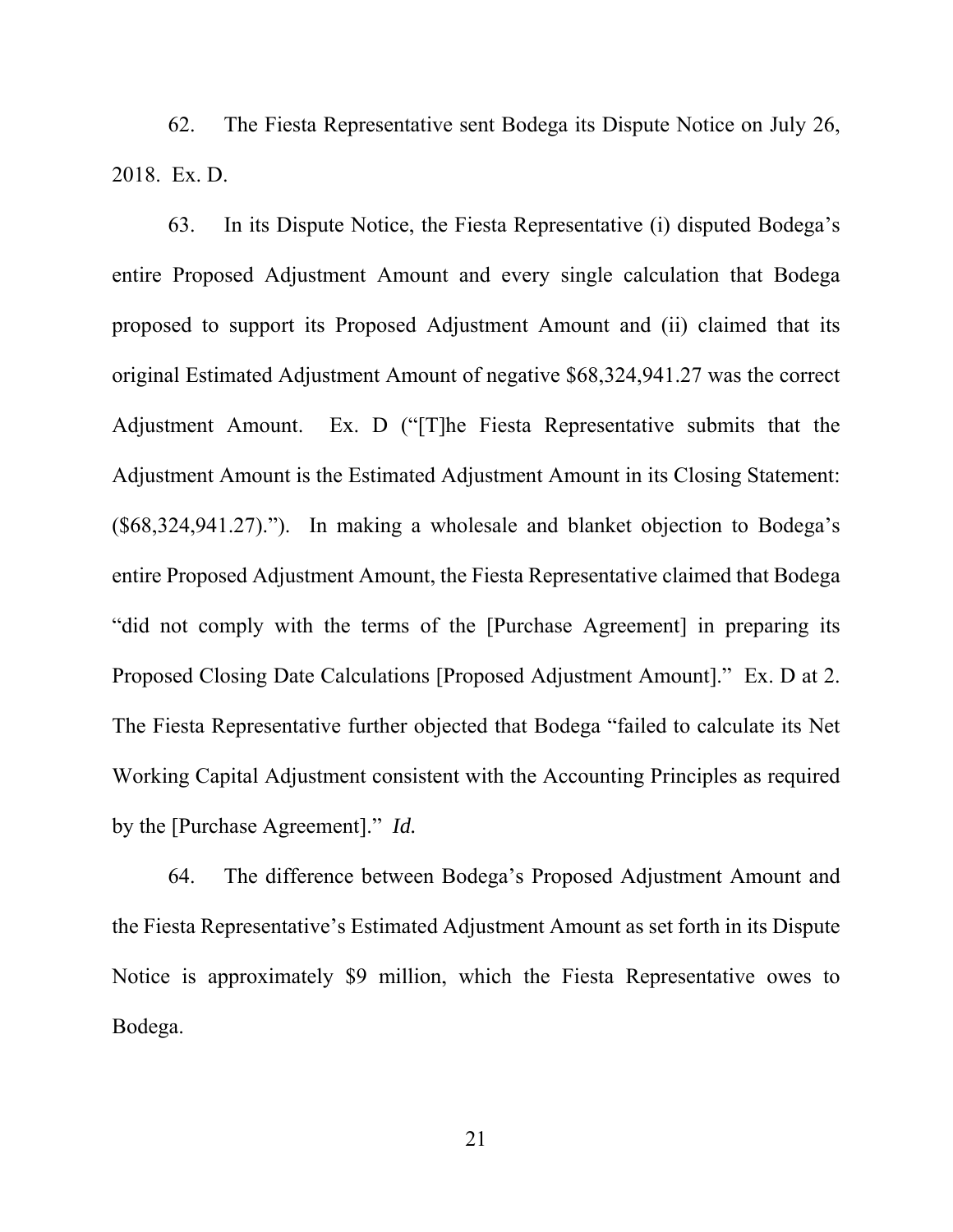65. The different categories of amounts that comprise the proposed Adjustment Amount of the Fiesta Representative and Bodega are reflected in the table in Appendix 1 hereto.

66. As shown in Appendix 1, the parties disagree about the appropriate calculations for eleven of the fifteen individual asset and liability items of Fiesta Mart that comprise the Adjustment Amount, *i.e.*, items 1, 3, and 7.1–7.9 (item 7.10 was negotiated between the parties as part of the Purchase Agreement). As to those eleven disputed calculations, Bodega's Proposed Adjustment Amount includes calculations that are both favorable and unfavorable to the Fiesta Representative. For example, the Fiesta Representative estimated Fiesta Mart's restricted cash as of April 29, 2018 – the day before the Closing Date – at \$8,737,000. However, Bodega proposed an increase in Fiesta Mart's restricted cash as of April 29, 2018 in the amount of \$10,582,000, which has the impact of increasing the Adjustment Amount by \$1,845,000. In its Dispute Notice, the Fiesta Representative disputed *all* the amounts that Bodega calculated in its Proposed Adjustment Amount, including those that were favorable to the Fiesta Representative.

### **VI. THE PARTIES COULD NOT RESOLVE THE DISPUTE DURING THE 30-DAY SETTLEMENT PERIOD.**

67. After Bodega received the Fiesta Representative's Dispute Notice, the parties attempted to resolve this matter over the next thirty days – *i.e.*, between July 26, 2018 when the Fiesta Representative sent its Dispute Notice and August 25, 2018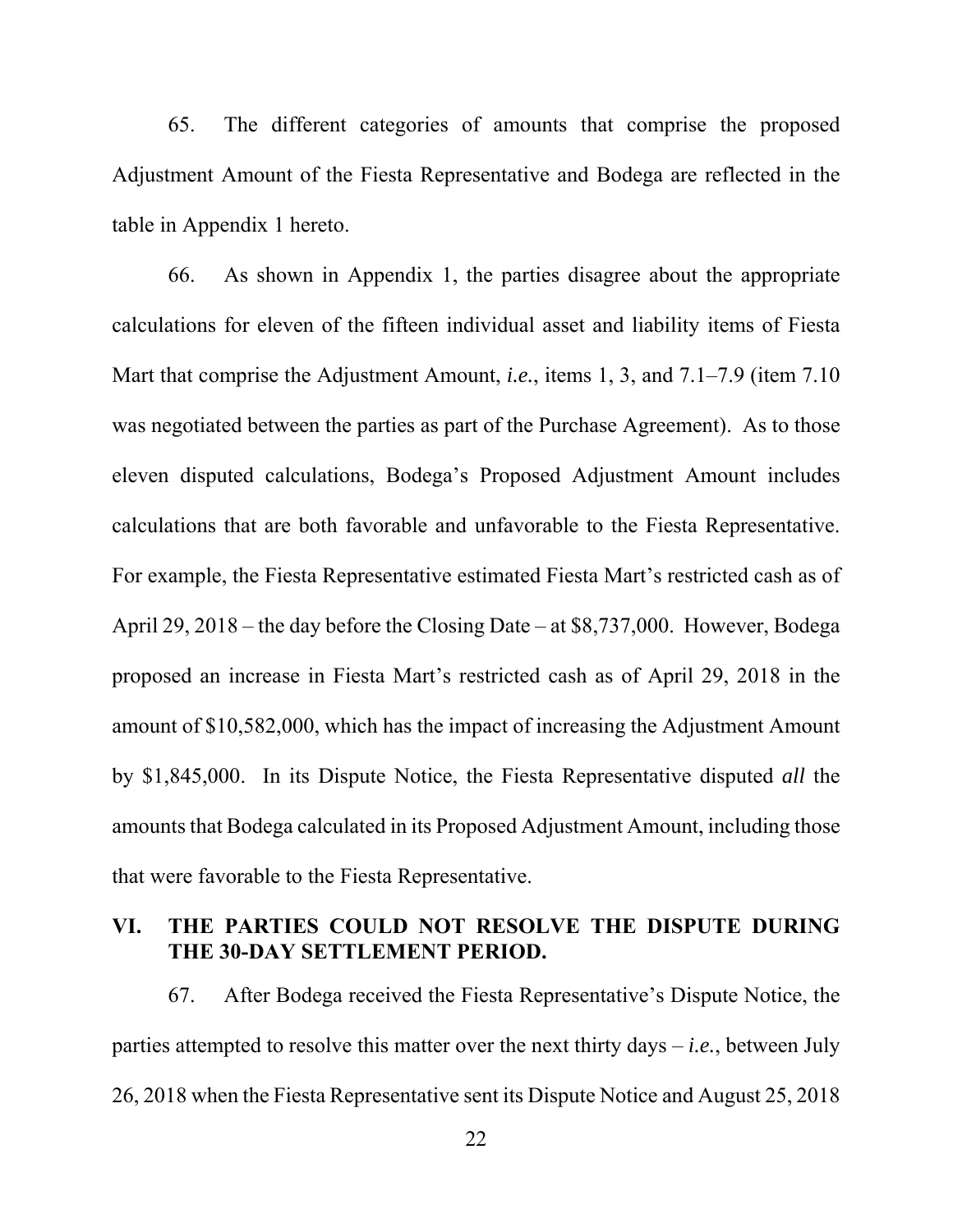(the "30-Day Settlement Period"). During the 30-Day Settlement Period, the Fiesta Representative requested and Bodega produced additional documents supporting Bodega's Adjustment Amount.

68. The parties did not reach an agreement on the appropriate Adjustment Amount or resolve their disputes with respect to any of the eleven different individual asset and liability items that comprise the Adjustment Amount during the 30-Day Settlement Period.

# **VII. AFTER THE 30-DAY SETTLEMENT PERIOD ENDED, BODEGA BEGAN PREPARING ITS SUBMISSION TO THE ACCOUNTING FIRM.**

69. The Purchase Agreement provides that if the parties could not resolve their dispute within the 30-Day Settlement Period, the dispute was to be "promptly" submitted to an Accounting Firm for "expeditious" resolution. Ex. A,  $\S 2.3(c)(iii)$ . The Purchase Agreement sets forth an expedited dispute resolution process, which provides for the submission of written statements within ten business days after the retention of the Accounting Firm and oral presentations within ten days thereafter. *See id.*

70. Because the Purchase Agreement requires expedited resolution of a purchase price Adjustment Amount dispute, Bodega began preparing its submission to the Accounting Firm immediately after the 30-Day Settlement Period ended. Bodega also retained an independent accounting expert to assist it in preparing its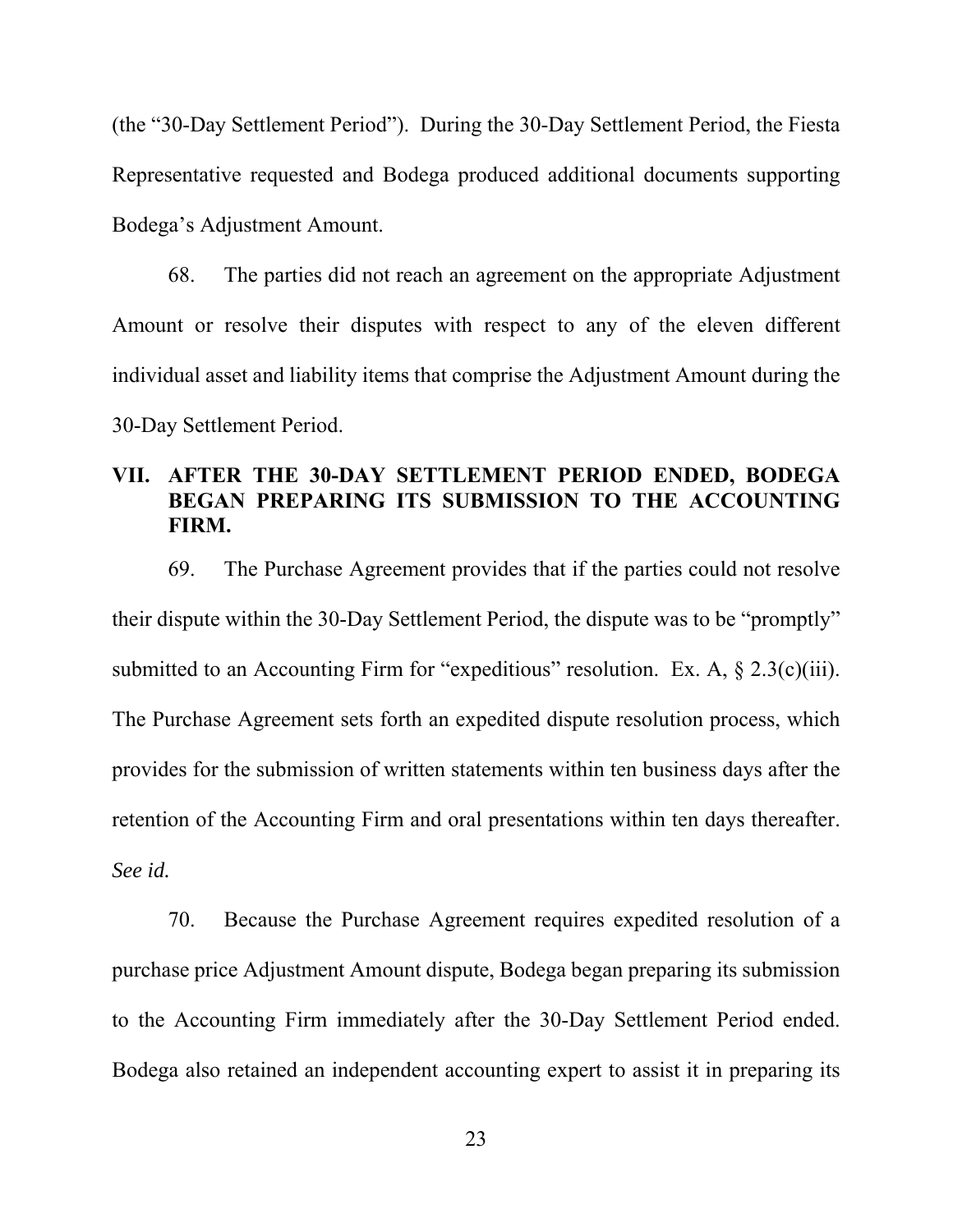submission. Bodega has already spent substantial time and expense preparing its submission to the Accounting Firm, which explains and supports each of the eleven different disputed accounting items that comprise Bodega's Proposed Adjustment Amount.

### **VIII. THE PARTIES SELECT AN ACCOUNTING FIRM TO RESOLVE THEIR DISPUTE.**

71. After the 30-Day Settlement Period ended in August 2018, the parties worked to identify an Accounting Firm to resolve the parties' dispute over the appropriate purchase price Adjustment Amount.

72. Many of the potential Accounting Firms that the parties contacted were unable to accept the engagement because of conflicts of interest. Accordingly, the process of selecting an Accounting Firm took several months.

73. On November 27, 2018, the parties agreed to retain Philip E. Kruse of Alvarez & Marsal.

74. The next day, on November 28, 2018, Mr. Kruse of Alvarez & Marsal agreed to act as the Accounting Firm, and proposed a standard engagement letter. The Accounting Firm requested that the parties identify in the engagement letter the items for the Accounting Firm to resolve.

75. By email dated December 10, 2018, Bodega's counsel provided to the Fiesta Representative's counsel proposed additions to the Accounting Firm's draft engagement letter. Ex. E. Bodega's proposed additions tracked verbatim the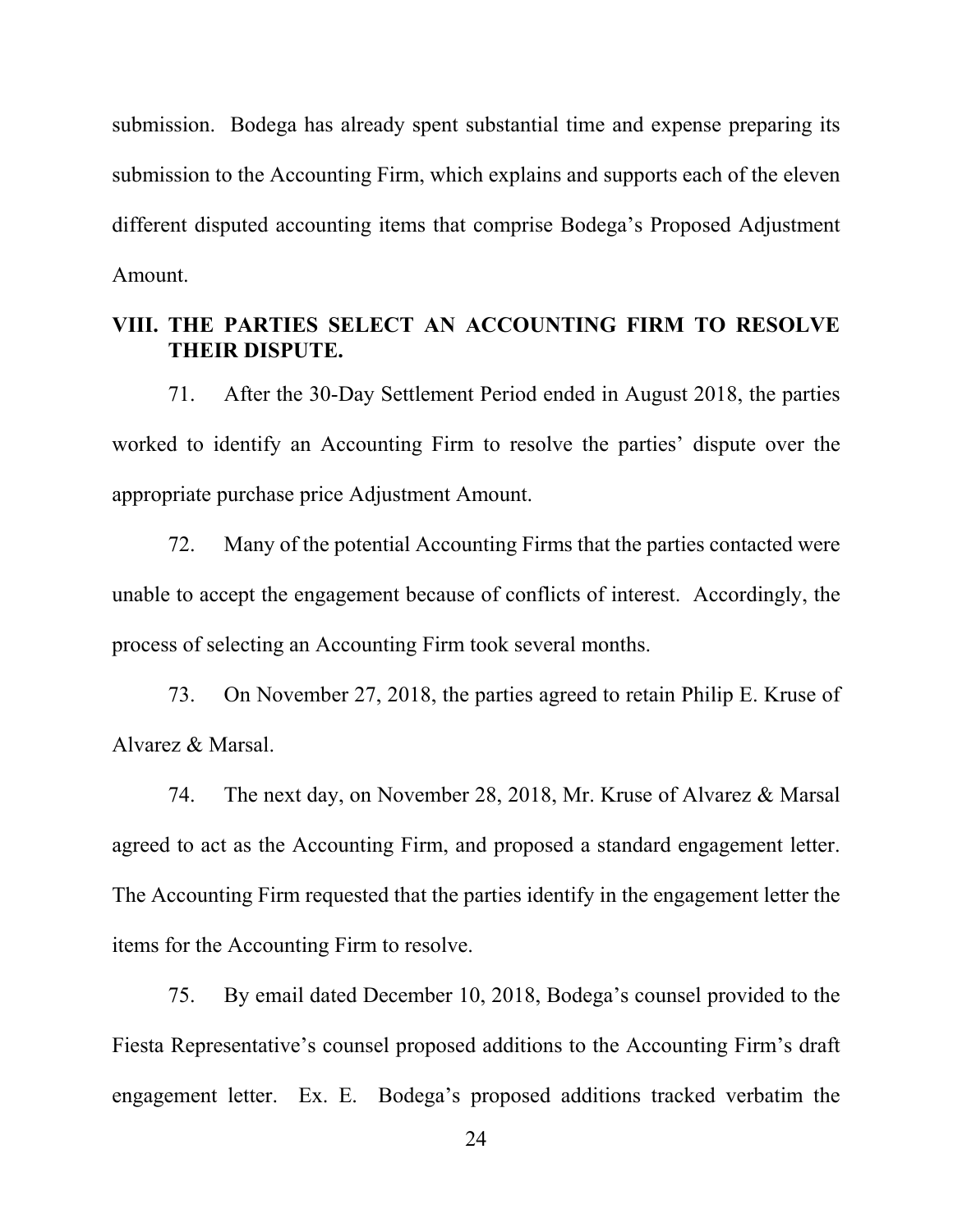language and requirements of the Purchase Agreement. Bodega's proposed additions stated that the Accounting Firm must determine which of either Bodega's Proposed Adjustment Amount or the Fiesta Representative's Estimated Adjustment Amount as set forth in its Dispute Notice reflects the "more accurate calculation" of the Adjustment Amount. *Compare* Bodega's proposed engagement letter additions, Ex. E at 12 ("The Independent Expert may select only the Adjustment Amount proposed by Buyer's Proposed Closing Date Calculations (Exhibit A hereto) [*i.e.*, Bodega's Proposed Adjustment Amount] or the Adjustment Amount proposed [by] the Seller in the Dispute Notice (Exhibit B hereto) [*i.e.,* the Fiesta Representative's Estimated Adjustment Amount], as further described in their respective written submissions to the Independent Expert") *with* Purchase Agreement, Ex. A, § 2.3(c)(iii) ("the Accounting Firm may select only the Adjustment Amount proposed by [Bodega's] Proposed Closing Date Calculations [Bodega's Proposed Adjustment Amount] or the Adjustment Amount proposed by the Fiesta Representative in the Dispute Notice, as further described by their respective Submissions.").

76. Consistent with the express language of the Purchase Agreement, Bodega also proposed additions to reflect that the parties would simultaneously submit supporting briefs, compare Ex. E at 11, *with* Ex. A, § 2.3(c)(iii), make an oral presentation, *compare* Ex. E at 11 *with* Ex. A, § 2.3(c)(iii), that the Accounting Firm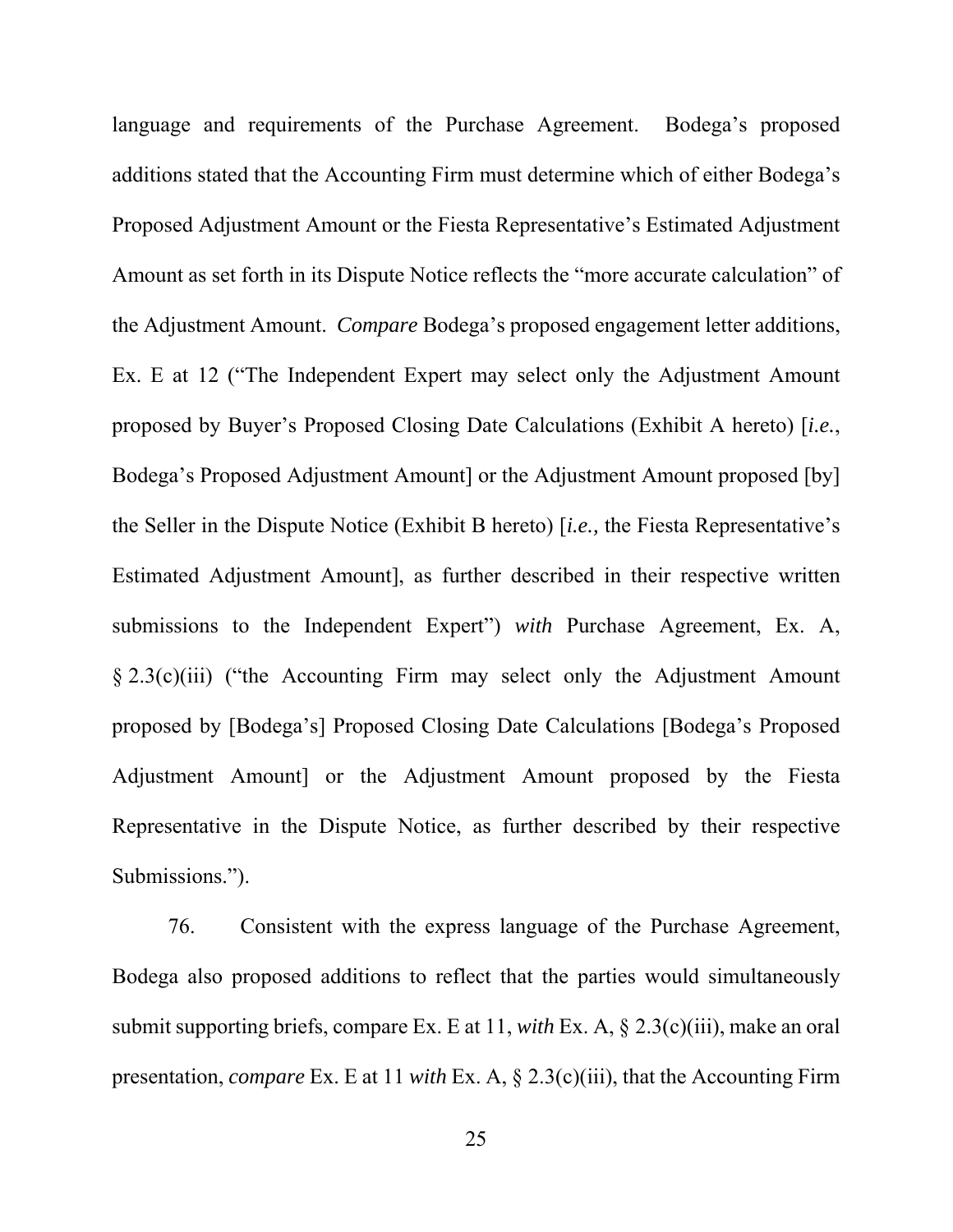would render its decision in writing and in reasonable detail, *compare* Ex. E at 12 *with* Ex. A, § 2.3(c)(iii), and that the Accounting Firm's fees would ultimately be borne by the losing party, *compare* Ex. E at 13 *with* Ex. A § 2.3(c)(iii).

# **IX. THE FIESTA REPRESENTATIVE REFUSES TO SUBMIT ITS ESTIMATED ADJUSTMENT AMOUNT AS REFLECTED IN THE DISPUTE NOTICE TO THE ACCOUNTING FIRM IN VIOLATION OF THE PURCHASE AGREEMENT.**

77. By email dated December 18, 2018, the Fiesta Representative sought for the first time to change its proposed Adjustment Amount set forth in its Dispute

Notice. Ex. F. The Fiesta Representative sought for the first time to accept all of Bodega's calculations comprising its Proposed Adjustment Amount except for Bodega's inventory valuation. Ex. F ("In essence, it reflects [the Fiesta Representative's] agreement to accept all of [Bodega's] proposed closing calculations excluding closing inventory."). And rather than stick with the inventory valuation that the Fiesta Representative originally proposed in its Estimated Adjustment Amount and subsequently set forth in its Dispute Notice, the Fiesta Representative sought to change its inventory valuation calculation by more than \$3 million, using a completely different accounting methodology than it used in its Dispute Notice to arrive at its changed inventory valuation.

78. Bodega objected to the Fiesta Representative's untimely attempt to change the proposed Adjustment Amount set forth in its Dispute Notice, because such changes are not permitted by the Purchase Agreement. Ex. A.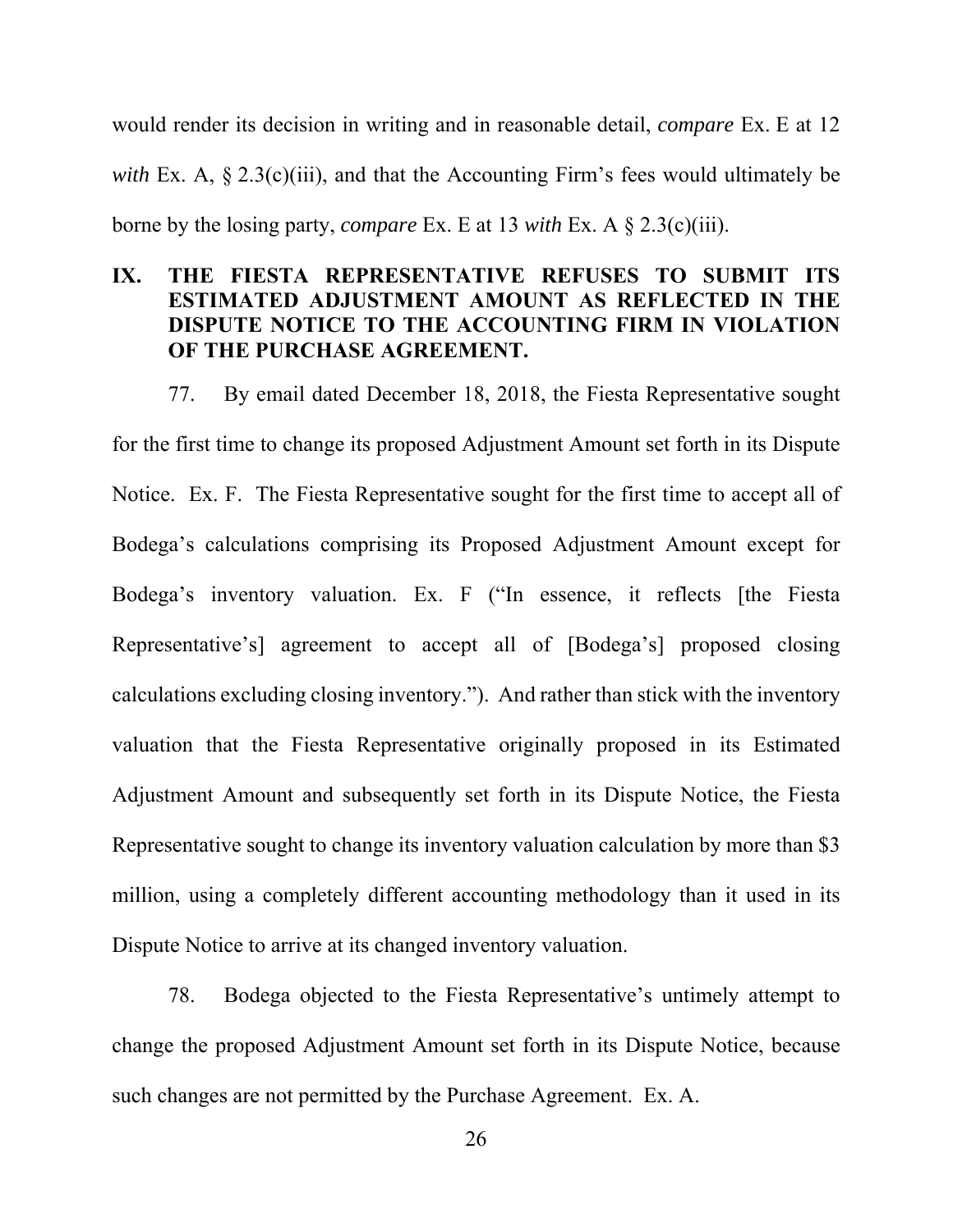79. Nevertheless, the Fiesta Representative insisted on retracting its Dispute Notice and submitting its changed adjustment amount to the Accounting Firm. *See* Ex. G; Ex. H.

80. Because the Fiesta Representative refuses to submit to the Accounting Firm its proposed Adjustment Amount set forth in its Dispute Notice, and insists on submitting to the Accounting Firm a brand new purchase price Adjustment Amount, Bodega was forced to initiate this proceeding.

## **X. THE FIESTA REPRESENTATIVE'S UNTIMELY ATTEMPT TO CHANGE ITS DISPUTE NOTICE IS CONTRARY TO THE PLAIN LANGUAGE OF THE PURCHASE AGREEMENT.**

81. The Purchase Agreement required the Fiesta Representative to submit an initial Estimated Adjustment Amount, Bodega to then submit a Proposed Adjustment Amount, and then the Fiesta Representative to submit a Dispute Notice identifying what it believed to be the appropriate Adjustment Amount. If after the Fiesta Representative submitted its Dispute Notice the parties could not agree during the 30-Day Settlement Period on the appropriate Adjustment Amount, the Purchase Agreement requires the Accounting Firm to determine whether the "Adjustment Amount proposed by Bodega's Proposed [Adjustment Amount] or the Adjustment Amount proposed by the Fiesta Representative in the Dispute Notice" is the "more accurate calculation of the Adjustment Amount." Ex. A,  $\S 2.3(c)(iii)$ .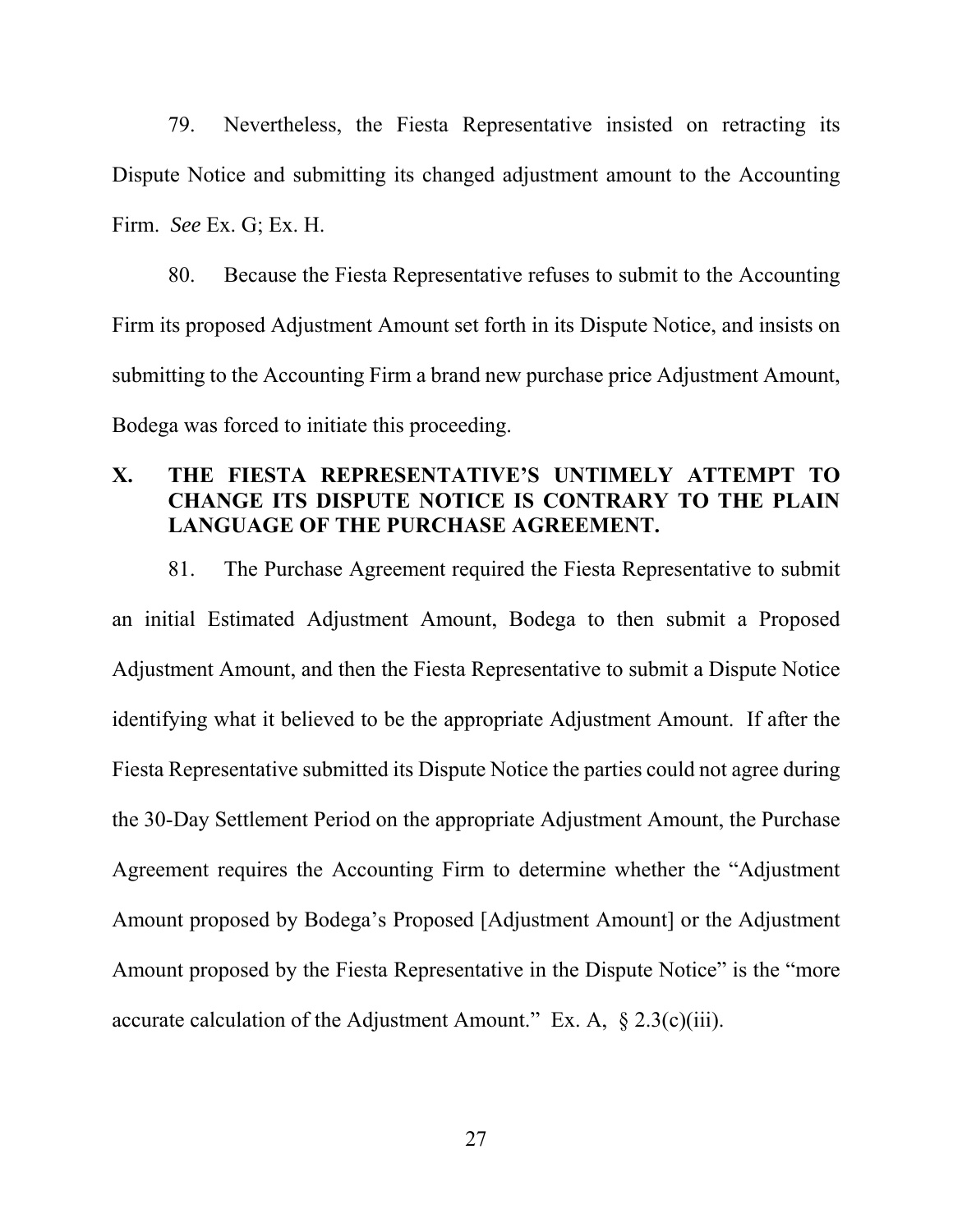82. Because the Fiesta Representative stood by its original Estimated Adjustment Amount in its Dispute Notice and the parties could not agree during the 30-Day Settlement Period on an Adjustment Amount or agree on the disputed items that comprise the Adjustment Amount, the Accounting Firm must now decide whether Bodega's Proposed Adjustment Amount or the Fiesta Representative's Estimated Adjustment Amount, as set forth in its Dispute Notice, is the "more accurate" calculation of the Adjustment Amount to be used to adjust the Purchase Price.

83. The parties drafted the terms of the Purchase Agreement to encourage resolution of a purchase price Adjustment Amount dispute without resort to the independent accounting firm. Consequently, the Purchase Agreement does not give the Accounting Firm any discretion to deviate from the purchase price Adjustment Amount the parties proposed before the matter was to be submitted to the Accounting Firm. Rather, the Purchase Agreement requires the Accounting Firm to select, in full, either Bodega's Proposed Adjustment Amount or the adjustment amount proposed in the Fiesta Representative's Dispute Notice.

84. Contractual provisions that require an independent neutral to choose one party's proposed outcome are designed to encourage parties to advance a reasonable and good faith position before resorting to a dispute resolution process to resolve the parties' dispute. Parties have an incentive to propose their best and most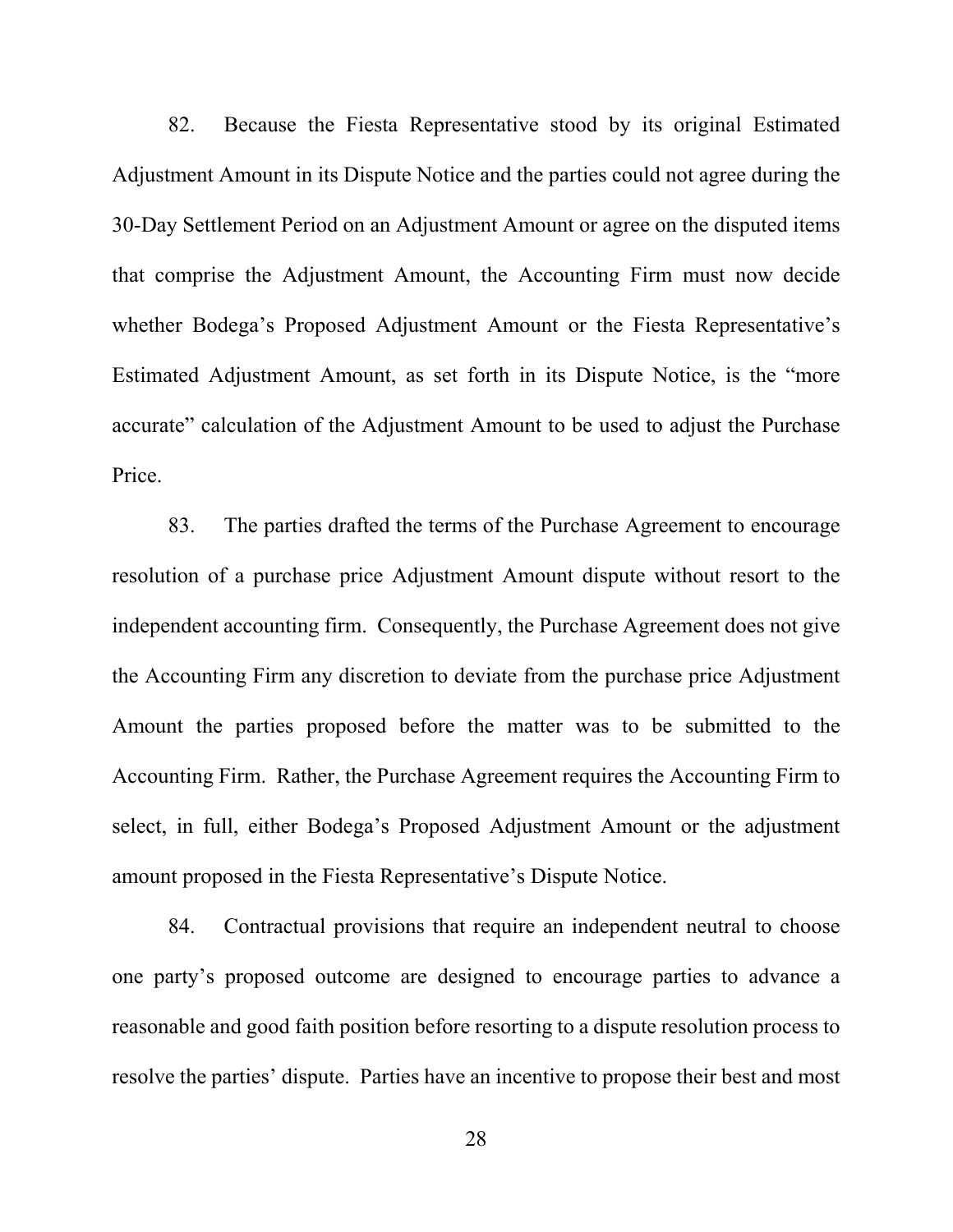reasonable final offer prior to the formal dispute resolution proceeding, because if the parties cannot reach a settlement the parties know that an independent neutral may not adopt a party's extreme position.

85. Rather than advance a reasonable and good faith position, the Fiesta Representative advanced an aggressive and unsupportable proposed Adjustment Amount in its Dispute Notice, which required Bodega to resort to a dispute resolution process to resolve this dispute. The Fiesta Representative's unreasonable position also caused Bodega to spend time and incur substantial expense preparing a submission to the Accounting Firm to support each of the eleven different accounting items that comprise the Adjustment Amount that are in dispute between the parties.

86. In particular, Bodega is prepared to establish that its inventory valuation – which is based on actual physical counting of inventory within three weeks of the Closing Date by an independent third party – is more accurate than the inventory valuation the Fiesta Representative set forth in its Dispute Notice. In fact, it appears that the inventory valuation the Fiesta Representative set forth in its Dispute Notice is completely unsupportable. Of course, it is for that reason that the Fiesta Representative now wants to change its inventory valuation reflected in its Dispute Notice by more than \$3 million and wants to change the accounting methodology that it used to arrive at its inventory valuation.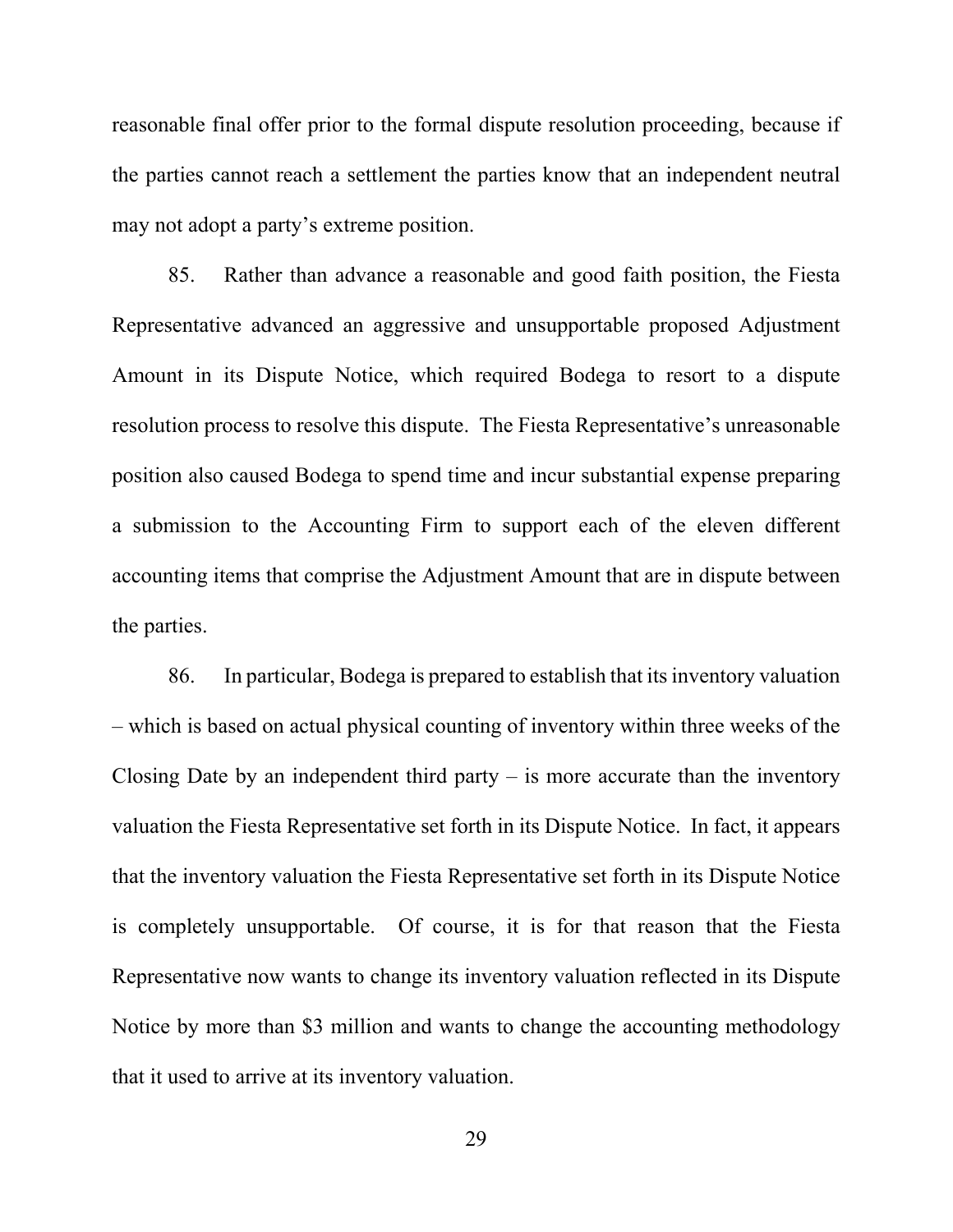87. The Fiesta Representative now seeks to adopt the inventory valuation in Fiesta Mart's April 22, 2018 trial balance in place of the previous estimate it set forth in its Dispute Notice. Ex. F ("[the Fiesta Representative] would advocate the inventory figure reported by Fiesta Mart as of the April 22, 2018 period close.").

88. However, it is now far too late for the Fiesta Representative to change its inventory valuation or its other asset and liability calculations that the Fiesta Representative set forth in its Dispute Notice.

#### **COUNT I: (BREACH OF CONTRACT)**

89. Bodega restates and re-alleges paragraphs 1-88 as if fully set forth herein.

90. The Purchase Agreement is a valid, binding contract between Bodega and the Fiesta Representative concerning Bodega's purchase of Fiesta Mart from the Fiesta Representative.

91. The Purchase Agreement provides the exclusive method for resolving disputes over the appropriate Adjustment Amount to the Purchase Price.

92. The Purchase Agreement does not allow Bodega to change its Proposed Adjustment Amount.

93. The Purchase Agreement does not allow the Fiesta Representative to change the Adjustment Amount that it proposed in its Dispute Notice.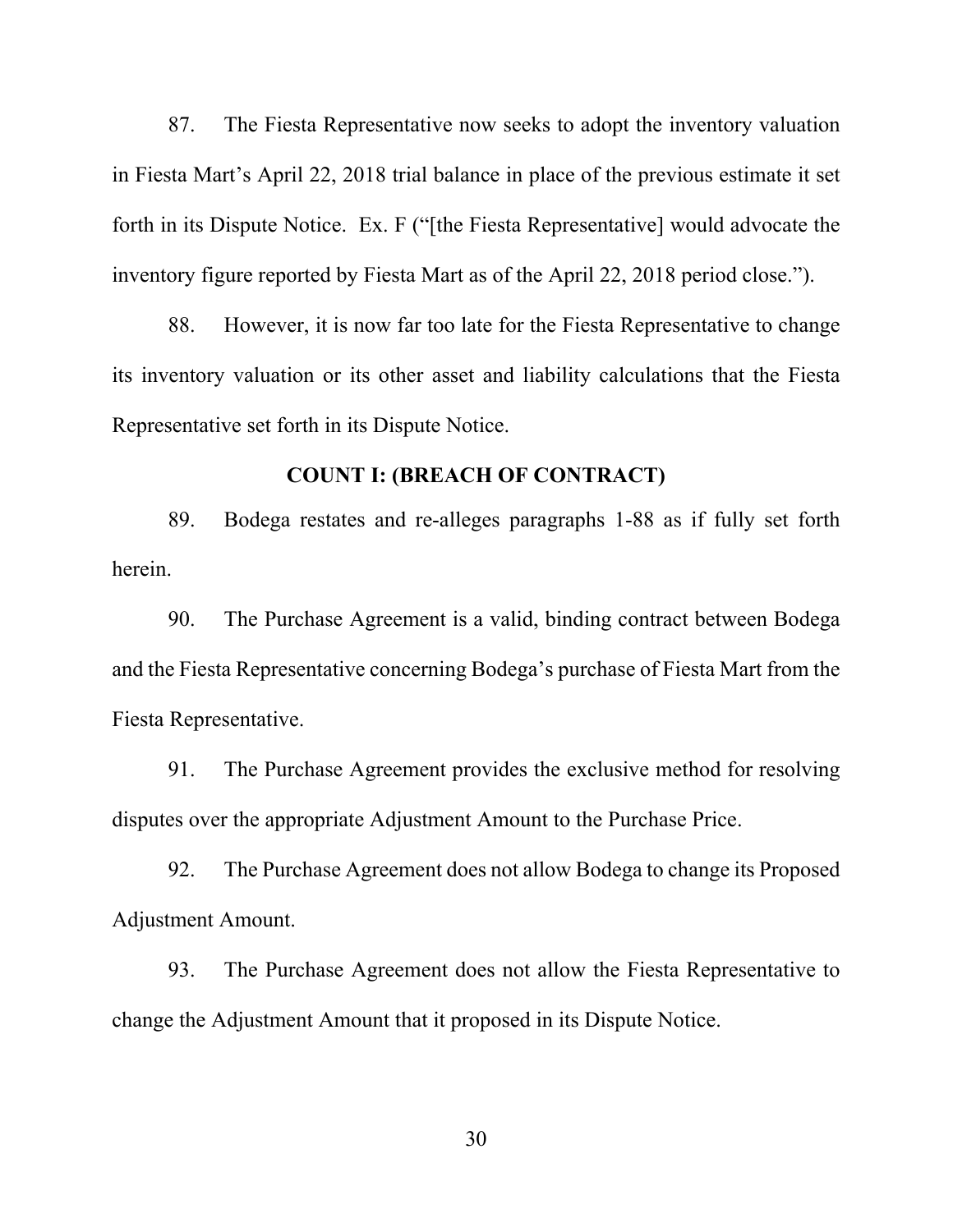94. Because the parties were not able to agree on the Adjustment Amount to the purchase price during the 30-Day Settlement Period, the Purchase Agreement requires the parties to promptly submit to the Accounting Firm Bodega's Proposed Adjustment Amount and the Fiesta Representative's Estimated Adjustment Amount as set forth in the Dispute Notice so that the Accounting Firm can reach a binding determination of which of those proposed Adjustment Amounts is the more accurate Adjustment Amount.

95. Bodega stands ready to fully perform its obligations under the Purchase Agreement by submitting its Proposed Adjustment Amount to the Accounting Firm.

96. The Fiesta Representative is in material breach of the Purchase Agreement because the Fiesta Representative is now, on the eve of the proceeding with the Accounting Firm, attempting to abandon its Dispute Notice, and instead, seeks to submit a brand new proposed Adjustment Amount to the Accounting Firm.

97. The Purchase Agreement provides for the equitable remedy of specific performance "[i]n the event of a breach or threatened breach by any Party of the provisions of this Agreement . . . . " Ex. A, § 12.11.

### **COUNT II: (DECLARATORY JUDGMENT)**

98. Bodega restates and re-alleges paragraphs 1-88 as if fully set forth herein.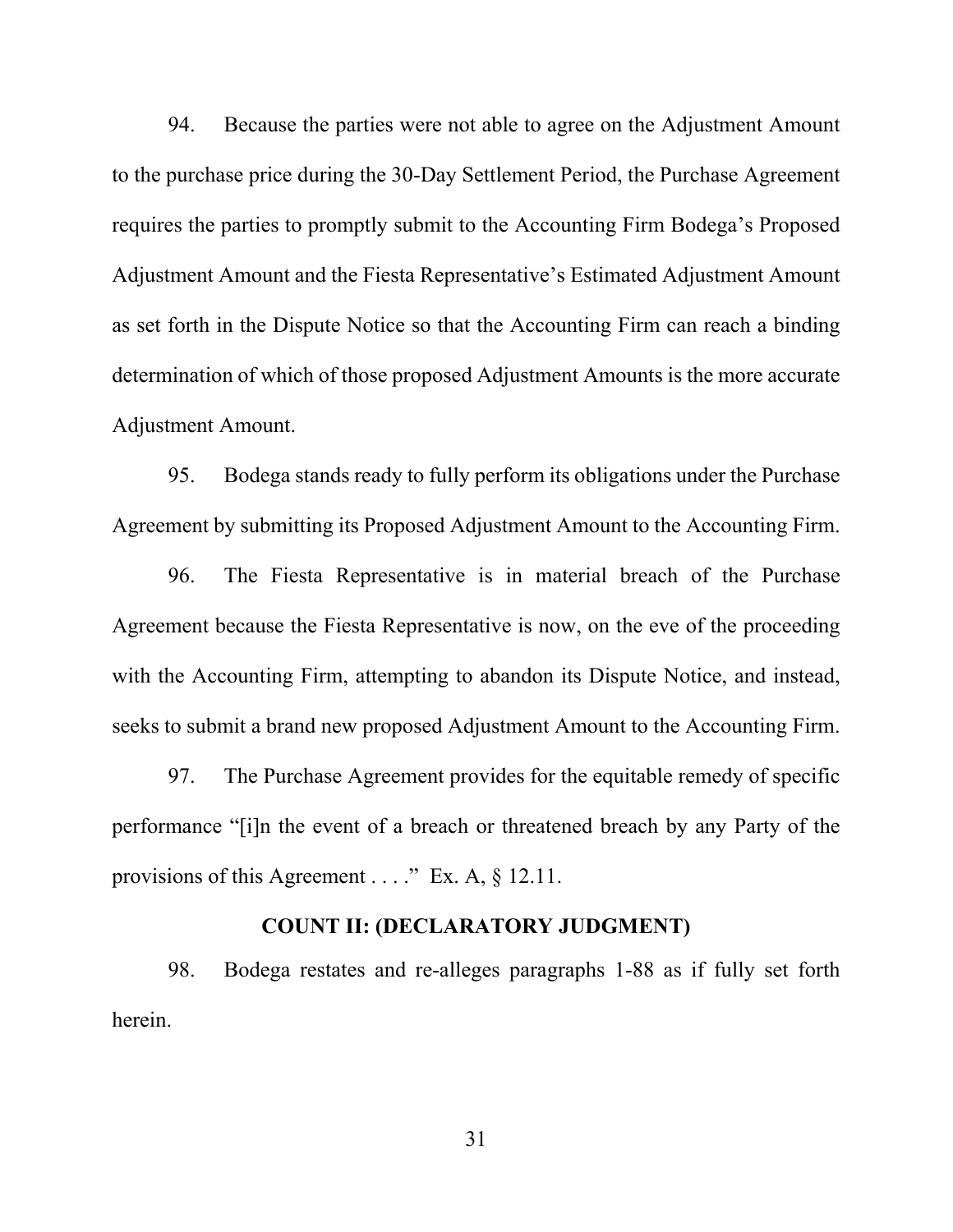99. There is a direct and immediate controversy between the parties concerning the proper interpretation of the Purchase Agreement.

100. The parties' interests in this dispute are real, immediate, and adverse.

101. An actual, justiciable, and ripe controversy exists between the parties because Bodega contends that the Purchase Agreement requires the Accounting Firm to select either the Fiesta Representative's Estimated Adjustment Amount as set forth in its Dispute Notice or Bodega's Proposed Adjustment Amount, and the Fiesta Representative refuses to submit its Estimated Adjustment Amount as set forth in its Dispute Notice to the Accounting Firm for determination. Unless and until this dispute is resolved, Bodega will not be able to avail itself of the Purchase Agreement's process for having the Accounting Firm promptly and expeditiously determine the Adjustment Amount to the Purchase Price.

102. Bodega lacks an adequate remedy at law.

#### **PRAYER FOR RELIEF**

WHEREFORE, Bodega requests that the Court enter judgment in its favor and against the Fiesta Representative as follows:

A. Declaring that the Purchase Agreement requires the Fiesta Representative to submit to the Accounting Firm its Estimated Adjustment Amount as set forth in the Dispute Notice, and Bodega to submit to the Accounting Firm its Proposed Adjustment Amount;